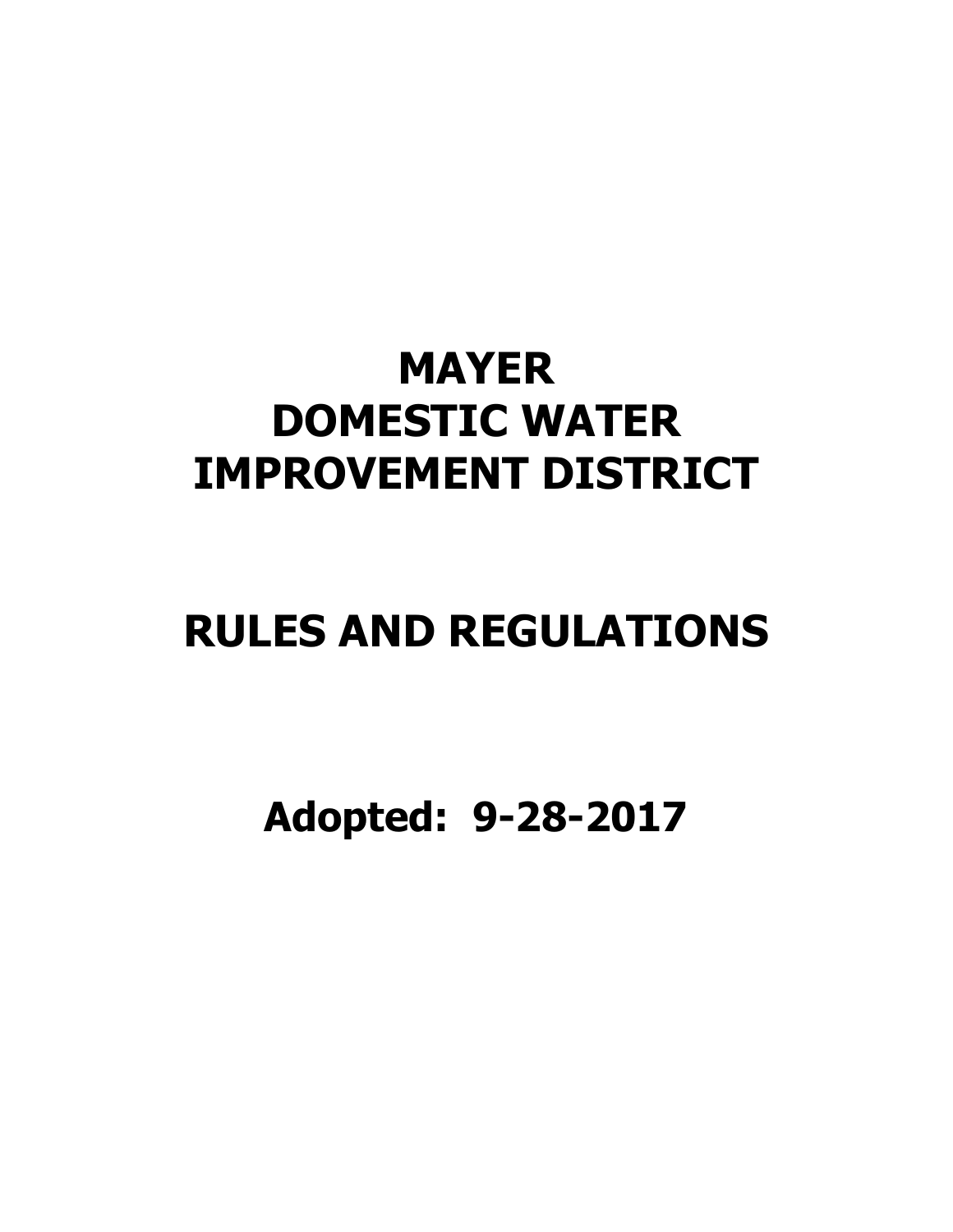# **MAYER DOMESTIC WATER IMPROVEMENT DISTRICT**

## **RULES AND REGULATIONS**

# **INDEX**

#### **Article I Definitions; Defined Terms**

#### **Article II Business Address and Meeting Place**

| Section 1 | Principal Office |
|-----------|------------------|
| Section 2 | Meetings         |

#### **Article III Board of Directors and Officers**

| Section 1 | Board of Directors                 |
|-----------|------------------------------------|
| Section 2 | Terms of Office                    |
| Section 3 | Qualifications of Directors        |
| Section 4 | Officers of the Board of Directors |
| Section 5 | Vacancies                          |

#### **Article IV Modifications to the Rules and Regulations**

#### **Article V Committees**

#### **Article VI Duties, Functions and Authorities of the Board of Directors**

- Section 1 General Duties and Functions of the Board of Directors<br>Section 2 Purchases of Equipment, Materials and Services: Compo
- Section 2 Purchases of Equipment, Materials and Services; Competitive Bidding<br>Section 3 Other Authorities
- **Other Authorities**

#### **Article VII General Conditions Governing Water Connections and Use**

| Section 1 | Authorized and Unauthorized Water Service Connections                                                               |
|-----------|---------------------------------------------------------------------------------------------------------------------|
| Section 2 | Approval or Rejection of an Application for Service                                                                 |
| Section 3 | <b>Access to Premises</b>                                                                                           |
| Section 4 | <b>Construction Specifications</b>                                                                                  |
| Section 5 | Applications for Service and Construction Specifications for Housing<br>Developments and/or Multi-Family Residences |
| Section 6 | Complaints                                                                                                          |
| Section 7 | Active and Inactive Use of Authorized Water Service Connections                                                     |

#### **Article VIII Water District's Responsibilities and Liabilities, Water District Customers' Responsibilities**

Section 1 Water District's Responsibilities and Liabilities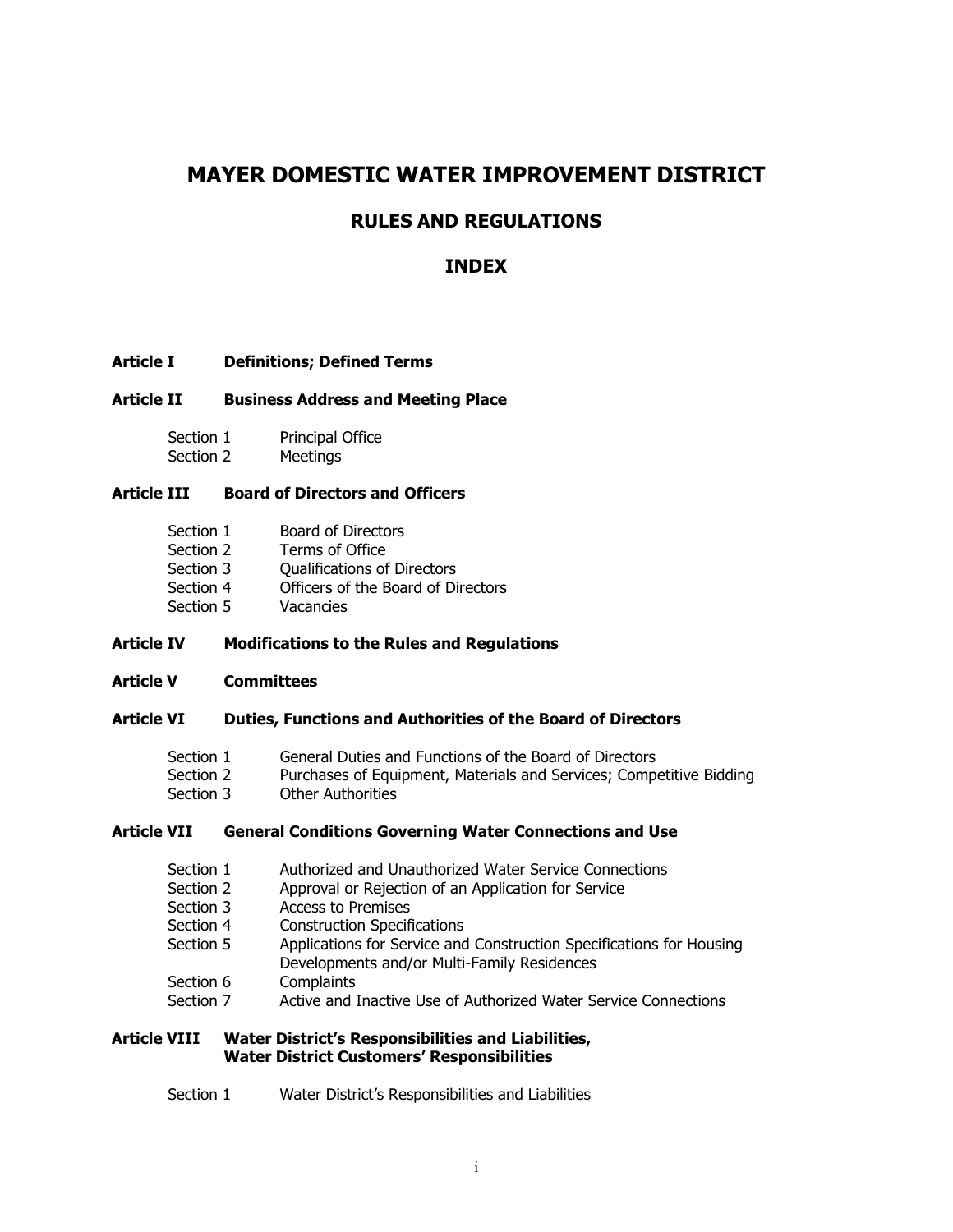Section 2 Water District Customer's Responsibilities

## **Article XI Fees and Charges, Accounting and Reporting**

| Section 1 | <b>Water Rates</b>            |
|-----------|-------------------------------|
| Section 2 | <b>Accounts</b>               |
| Section 3 | <b>Billing and Collecting</b> |
| Section 4 | Change of Occupancy           |

#### **Article X Easements**

**Article XI General Provisions**

#### **Article XII Miscellaneous Terms and Conditions**

| Section 1 | Recording of Rules and Regulations         |
|-----------|--------------------------------------------|
| Section 2 | Enforcement of Rules and Regulations       |
| Section 3 | Items Not Covered by Rules and Regulations |

# **Article XIII Backflow Prevention and Cross-Connection Control Program Policy Statement**

#### **Appendix A**

## **Appendix B**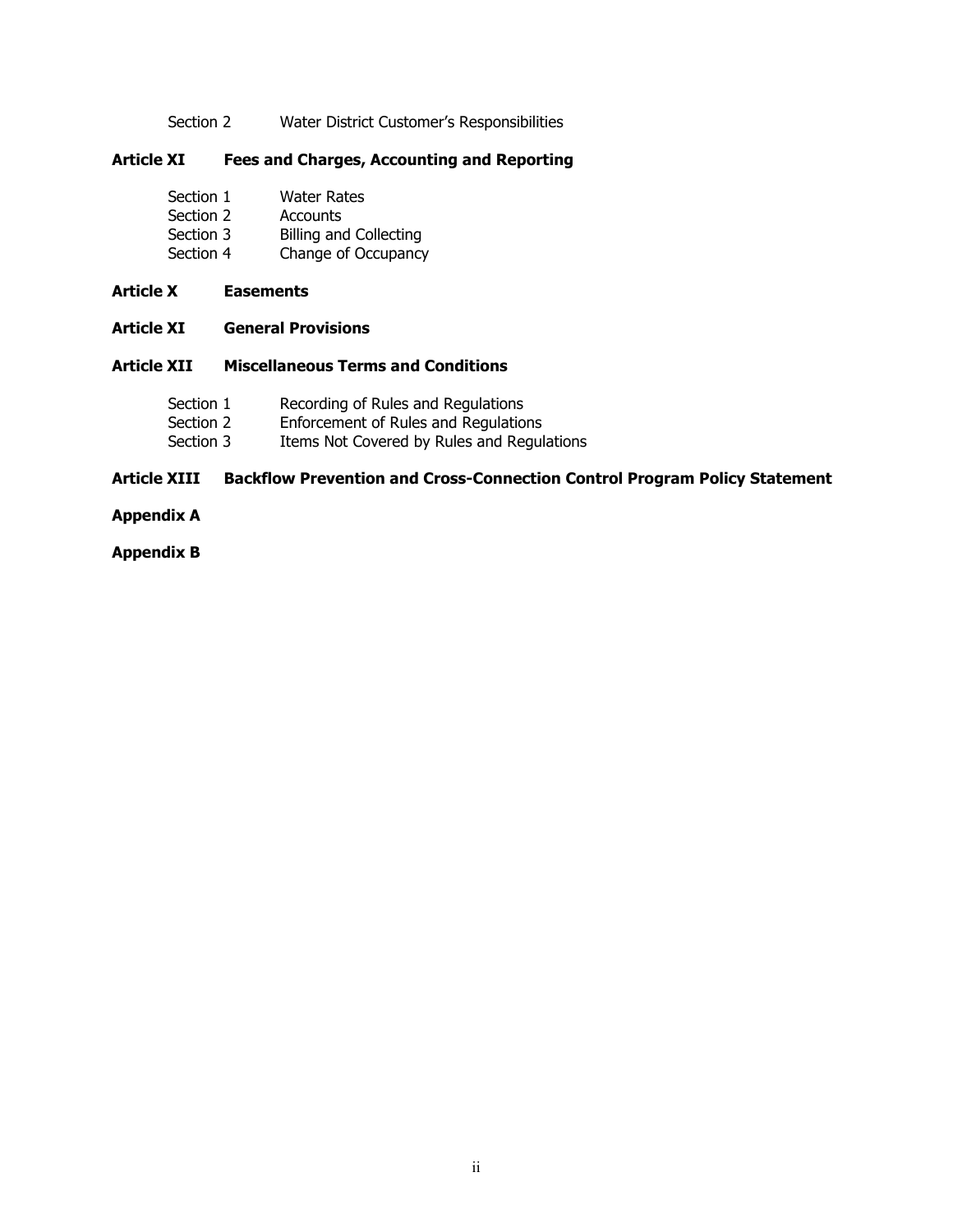# **MAYER DOMESTIC WATER IMPROVEMENT DISTRICT**

# **RULES AND REGULATIONS**

THESE RULES AND REGULATIONS of the Mayer Domestic Water Improvement District (Also referred to as District or Mayer DWID within these Rules and Regulations) are effective as of the **September 28, 2018** as approved and authorized by the Board of Directors.

# **ARTICLE I DEFINITIONS; DEFINED TERMS**

**Section 1.** The following defined terms are used in these Rules and Regulations and shall have the meanings assigned to them where referenced:

- **A. Active Account.** Any billing account maintained by the Water District for a Water District customer that is currently paid up to date, and who is, by virtue of their payment, entitled to the minimum 1000 gallons of water.
- **B. Authorized Water Service Connection.** The Water District's water lines and water delivery system to a Parcel that is constructed in compliance with these Rules and Regulations and for which an application for service has been approved. The Authorized Water Service Connection includes water delivery service and the pipes, valves and other equipment and installations required for such water delivery service.
- **C. Board of Directors**. The Board of Directors shall have the meaning assigned to it in Article III, Section 1.
- **D. Critical Water Condition.** A Critical Water Condition shall be determined by the District and/or District Manager and shall include, but not be limited to, water supply conditions affected by drought, high fire threat and demand greater than the Water District's water production capability, and shall result in the water use restrictions set forth in Appendix A attached hereto and made a part hereof for all purposes. (Revised 2/27/2020)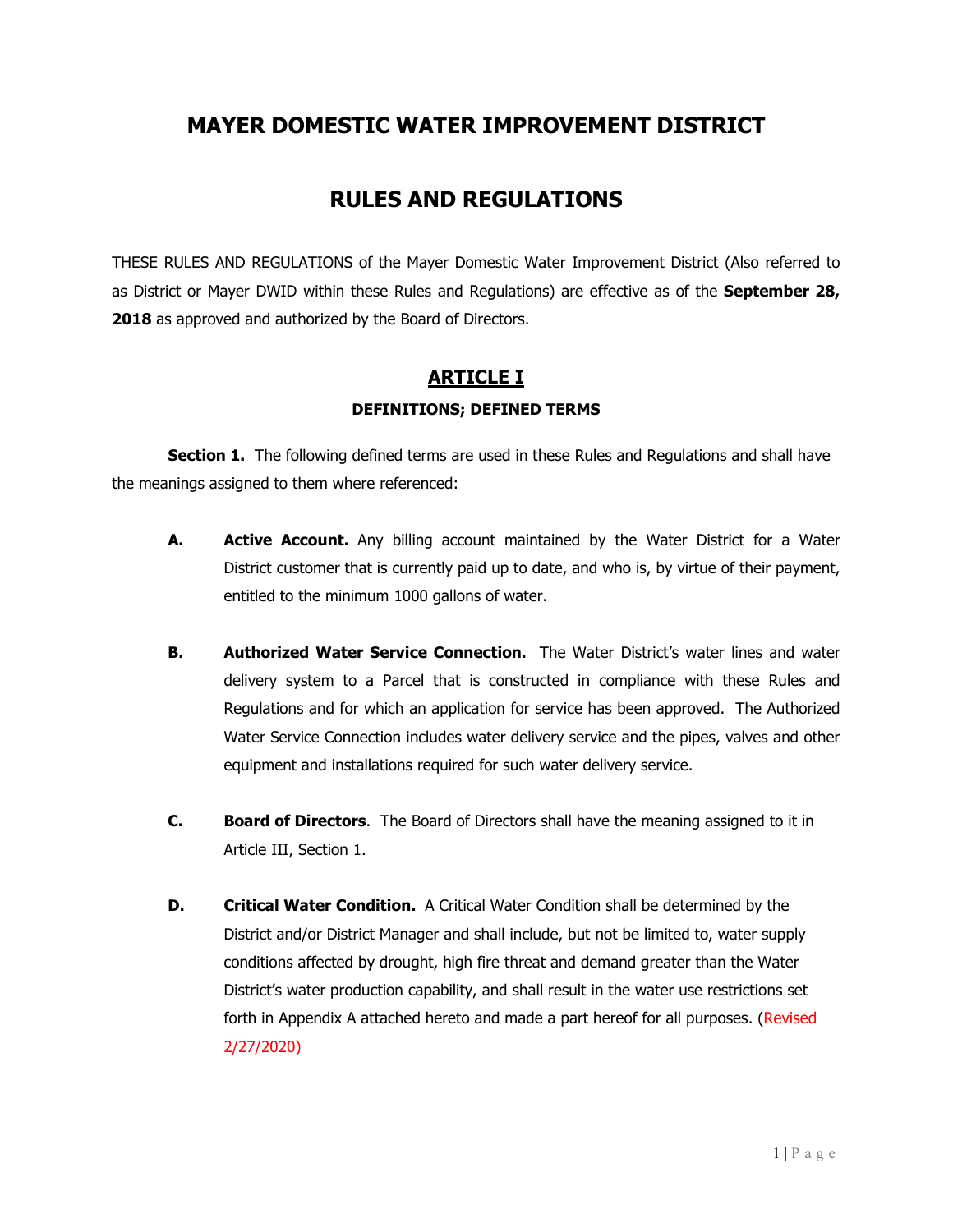- **E. Developer.** Any person or entity who proposes to develop property within the Water District for any purpose in a density greater than one dwelling unit per existing Parcel.
- **F. Director(s).** A duly qualified and elected member of the Board of Directors.
- **G. In-Active Account.** Any billing account maintained by the Water District for a Water District customer which is delinquent for more than 90 days or has not had service for 150 days.
- **H. Parcel.** A Parcel shall include real property that is within the stated boundaries of the Water District.
- **I. Rate Schedule**. All rates, charges and fees established by the Water District and more particularly described in Article X of these Rules and Regulations.
- **J. Special Approved Water Connection Permit.** A Special Approved Water Connection Permit is the same as an Authorized Water Service Connection, except it is issued to a Developer and may include special design plans and construction requirements for water delivery.
- **K. The Water District.** The Mayer Domestic Water Improvement District, a domestic improvement district and a political subdivision of Yavapai County.
- **L. Unauthorized Water Service Connection.** Any connection to Water District lines for which (1) the Water District has not approved an application for service and (2) for which no record of account exists in the Water District's records.
- **M. Unit**. A single apartment, condominium, or suite on a Parcel containing multiple apartments, condominiums, or suites.

# **ARTICLE II**

#### **BUSINESS ADDRESS AND MEETING PLACE**

**Section 1. Principal Office.** The principal office for the transaction of business of the Water District is hereby fixed and located at the district offices at 12994 Central Avenue, Mayer, Arizona 86333. The mailing address is PO Box 416, Mayer, Arizona 86333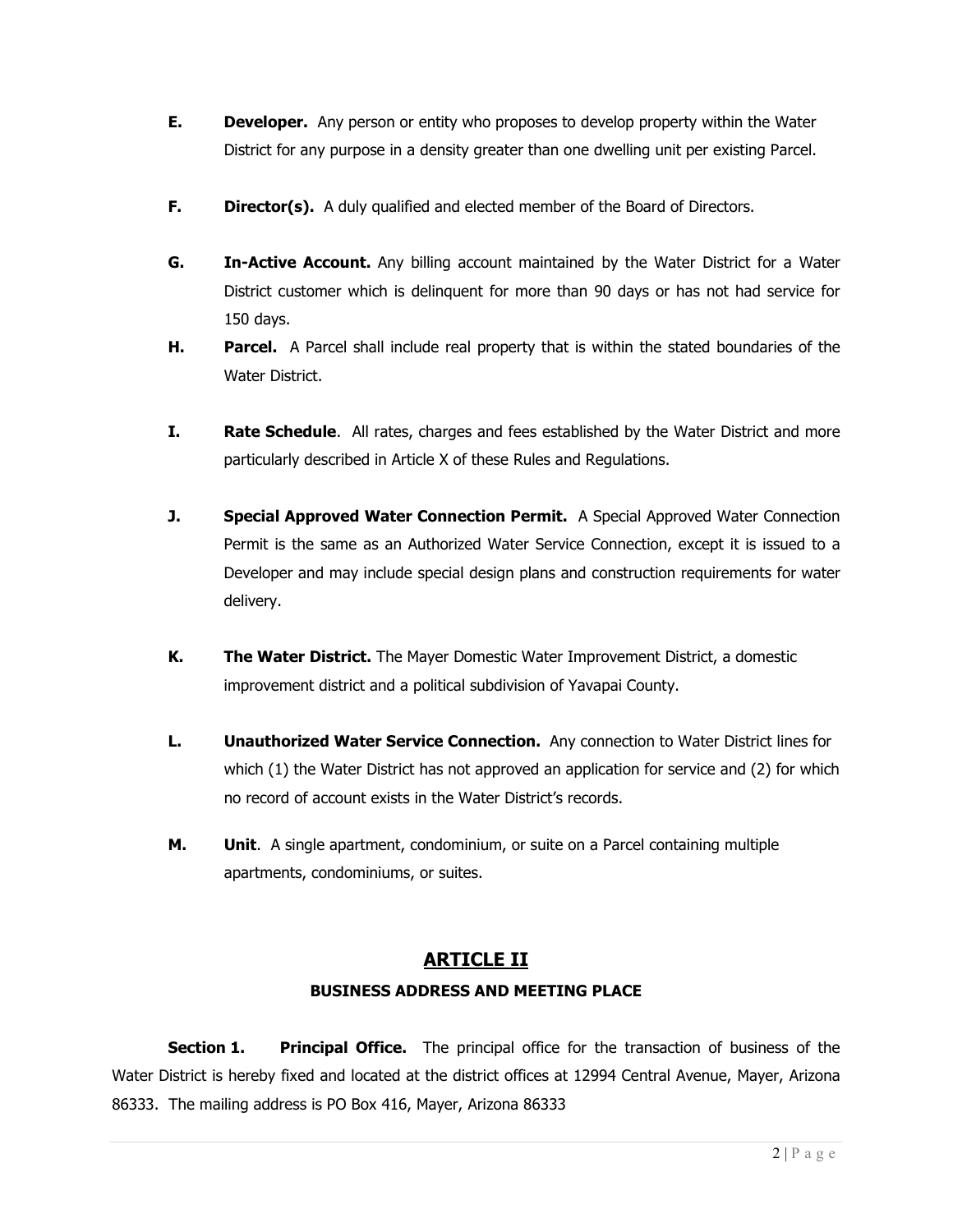**Section 2. Meetings.** The usual monthly Board Meetings will be held in the Board room of the district office at 12994 Central Avenue, Mayer Az. 86333. Meetings will be held on the 4<sup>th</sup> Thursday of the month at 6pm unless a notice of change is given by the Board. Notice of meetings and agendas will be posted at the Water District office and the Mayer Post Office at least 24 hours prior to the meeting. **(Revised Meeting Date and Time 10-25-18) (Revised Notice of meetings and agendas posting site 2-25-2021)**

# **ARTICLE III**

### **BOARD OF DIRECTORS AND OFFICERS**

**Section 1. Board of Directors.** The Board of Directors shall consist of five members.

**Section 2. Terms of Office.** The normal term of office for each member of the Board of Directors ("Director" or "Directors," as the case may be) shall be four years. Each Director shall be elected at the general statewide election on the first Tuesday after the first Monday in November of evennumbered years.

**A.** Term of office for the elected Directors shall begin on January 1, following the November election.

**B.** Directors shall serve without compensation but may be reimbursed for actual expenses incurred.

**Section 3. Qualifications of Directors**. Each Director shall be either a resident of the Water District or a property owner within the District.

**Section 4. Responsibilities of the Board** The Board represents ALL the Owners/Users and is tasked with working in furtherance of the best interests of the District.

- New Board members **must** review the Arizona Open Meeting Laws prior to their first Board meeting.
- All Board members must take an approved Open Meeting Law Training Course on an annual basis, in the first quarter of each year.
- The Board should be attentive to the input of the Owners/Users.
- The Board **must** avoid conflicts of interest, and refrain from self-interest, either individually or as a group.
- The Board should actively be involved in customer relations.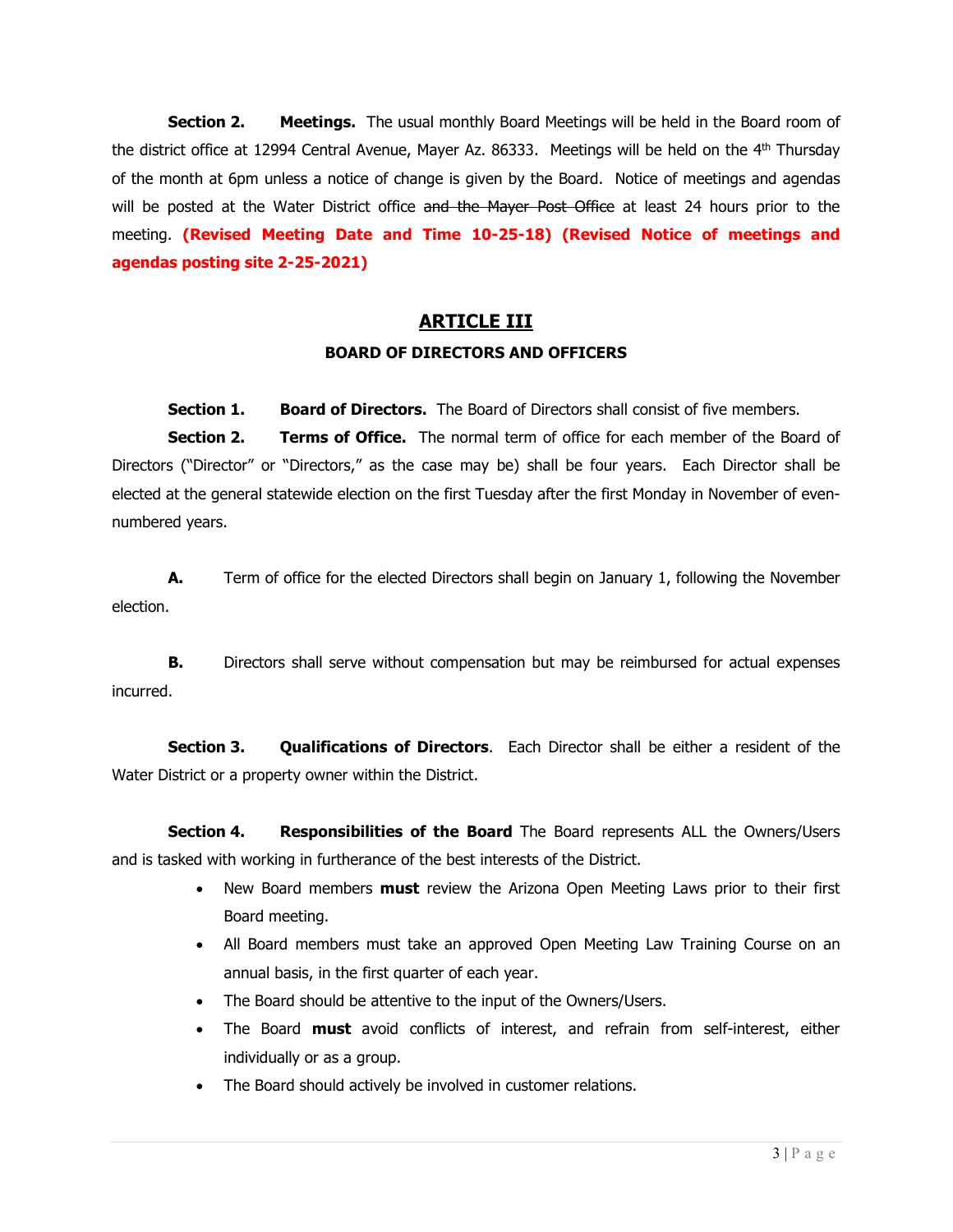• The Board should be in regular contact with Management and Staff and Direct Management and staff appropriately.

All new Board members should receive an orientation packet They shouldalso be directed to review the MDWID Rules and Regulations Policy, and the Yavapai County Special District Manual, which are all available on the District website (follow the Management Team link) **(Revised 7-22-2021)**

**Section 6. Officers of the Board of Directors.** The officers shall be elected by the Board of Directors and shall consist of a Chairman, a Clerk of the Board and three members at large.

**Section 7. Vacancies.** Vacancies on the Board of Directors caused by any event other than the termination of the normal four-year term, shall be filled by appointment by the Board of Directors. The new Director will complete the remaining term of the vacated position. In the event that such vacancy results in the loss of an officer, the Board of Directors shall elect a new officer to complete the remaining term of the vacated officer position.

# **ARTICLE IV**

.

## **MODIFICATIONS TO THE RULES AND REGULATIONS**

These Rules and Regulations and all amendments thereto must be adopted by majority vote of the Board of Directors, and any changes or amendments to these Rules and Regulations shall be set forth in the meeting minutes and a resolution of the Board of Directors.

# **ARTICLE V COMMITTEES**

The Board of Directors may from time to time appoint such committees as the Board of Directors may deem advisable, and such committees shall have such authority and shall perform such duties as may be prescribed by the Board of Directors. Members of such committees shall serve until completion of their duties and dismissal by the Board of Directors. The Board of Directors may dissolve such committees at any time by a majority vote.

# **ARTICLE VI**

#### **GENERAL DUTIES, FUNCTIONS AND AUTHORITIES OF THE BOARD OF DIRECTORS**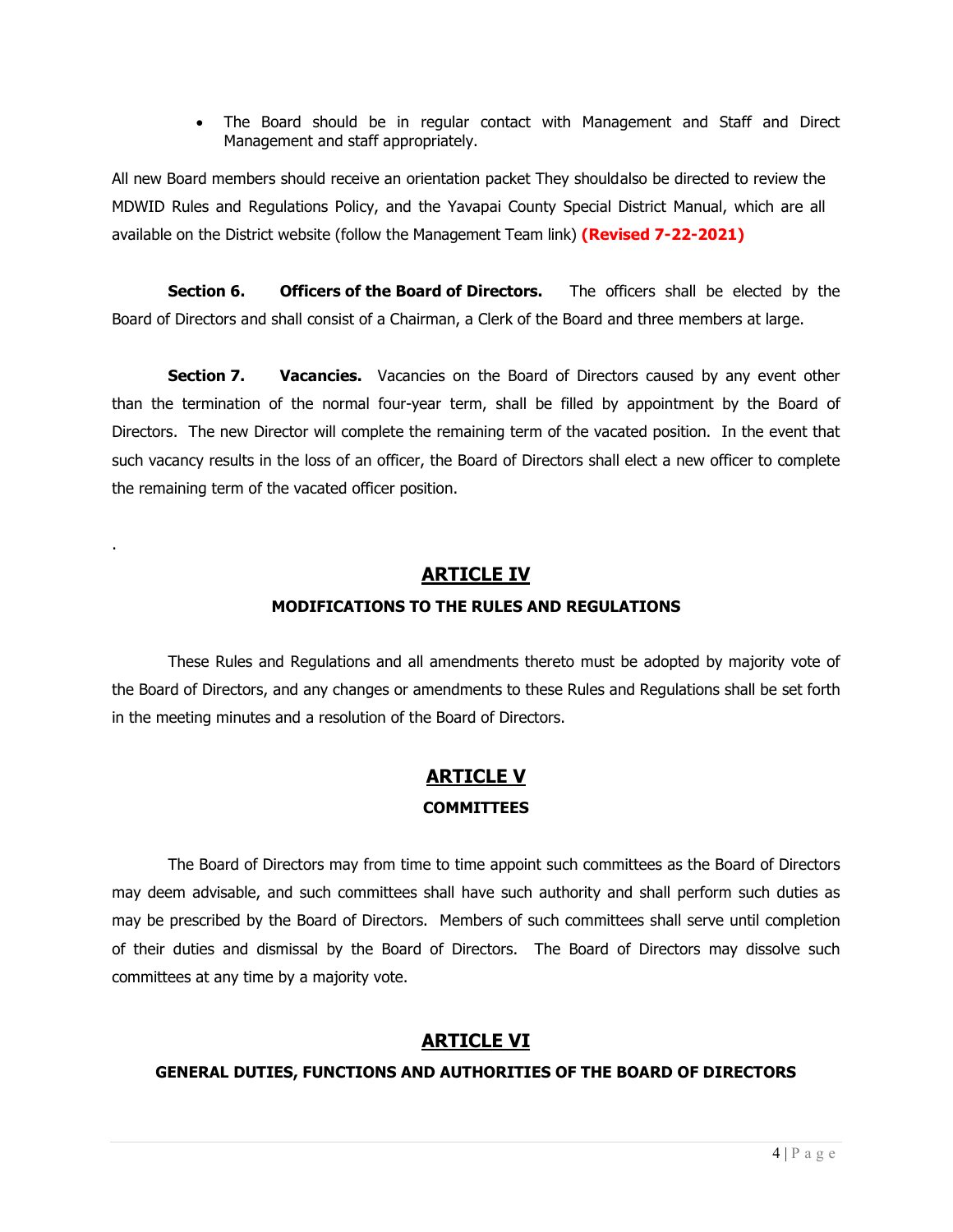**Section 1. General Duties and Functions of the Board of Directors.** It shall be the duty of the Board of Directors to control and manage all matters pertaining to the water system of the Water District in conformity with these Rules and Regulations and all applicable Federal, state, county and local laws. The Board of Directors shall have general supervision over the Water District's water system, all real and personal property connected with the Water District's physical infrastructure, including but not limited to pipelines, pumps, valves, storage tanks, wells and all other physical attributes of the water system, buildings and office equipment used by the Water District, motor vehicles used by Water District employees, and such other physical and material items that are used in the daily management and operation of the water system. In addition to the foregoing, the Board of Directors shall have general supervision over all employees and agents of the Water District, and shall have the authority to enter into contracts with suppliers, insurance carriers, general contractors, laborers, legal counsel, and any other third parties who the Board of Directors deems necessary for the continued operation and benefit of the Water District.

**Section 2. Purchases of Equipment, Materials and Services; Competitive Bidding.** The Board of Directors shall have the authority to purchase equipment, materials and services that are necessary for the operation and maintenance of the Water District and its water system. All such purchases of equipment, materials and services made by the Water District, having an estimated cost in excess of **\$50,000.00** per transaction shall be based on competitive bids **per ARS 41-2535.** This requirement shall not apply to contracts for professional services.

**Section 3. Other Authorities.** In addition to the functions and duties listed in Sections 1 and 2 of this Article VII, the Board of Directors shall have the authority to establish or amend the Rate Schedule, to establish construction specifications for Authorized Water Service Connections, and to perform or establish such other duties, functions, rules, regulations or other matters specifically authorized in these Rules and Regulations and in the Arizona Revised Statutes.

## **ARTICLE VII**

#### **GENERAL CONDITIONS GOVERNING WATER CONNECTIONS AND USE**

#### **Section 1. Authorized and Unauthorized Water Service Connections.**

**A.** Upon approval of an application for service and compliance with the construction specifications set forth in this Article, the Water District will provide a water service connection to the Parcel within the Water District (such service, together with the pipes, valves and other equipment and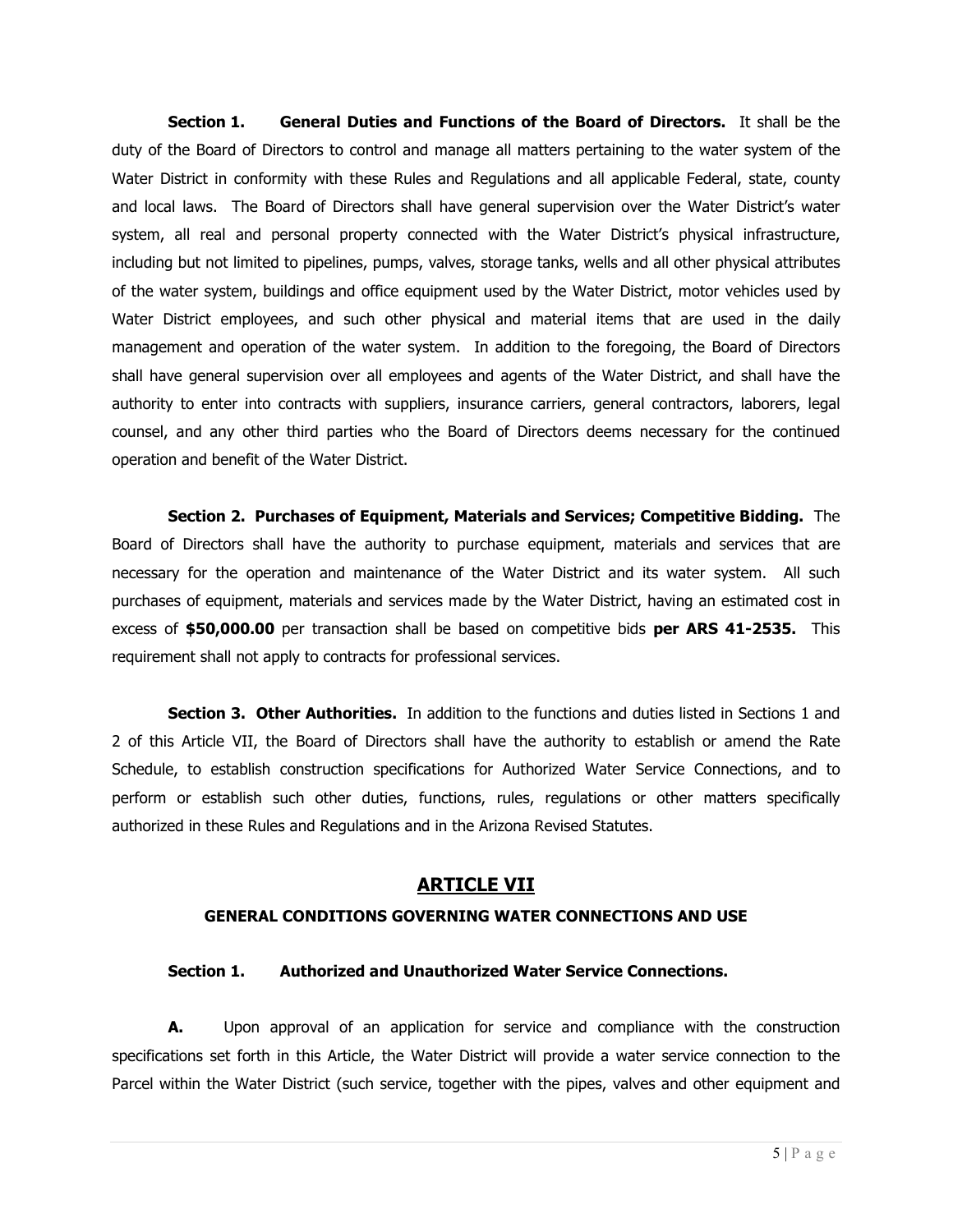installations required for water delivery service, hereinafter referred to as an "Authorized Water Service Connection"). A Parcel shall be determined according to the most recent Water District tax role, updated **per the Yavapai County assessor's office** each calendar year, and shall include any developed or undeveloped subdivided lot or lots within the district boundaries of Mayer DWID. Any property owner desiring to have property annexed into the Water District shall comply with all applicable rules and regulations, and shall pay all fees and costs established by the Water District

**B.** It shall be unlawful for any person or entity to hook-up to the water line or lines of any portion of the District's water system unless and until the Water District has approved the application for service submitted by said person or entity.

**C.** An Authorized Water Service Connection shall be considered a new water service connection when said service has not been part of the Water District records for previous years and shall be subject to any connection fees or Turn On/Turn Off Fees set forth authorized by these Rules and Regulations.

**D.** An Unauthorized Water Service Connection (herein so called) is any connection to Water District lines for which (1) the Water District has not approved an application for service and/or (2) for which no record of account exists in the Water District's records. A Parcel owner may dispute an Unauthorized Water Service Connection by providing proof of prior Authorized Water Service Connection or authorized hook-up.

#### **Section 2. Approval or Rejection of an Application for Service.**

A. A Parcel or Unit owner shall make application for service, in person or by first-class mail, to the Water District at its office, and at that time pay all required fees. All connections to the Water District's water system shall be made pursuant to any rules, regulations or resolutions pertaining to the payment of connection fees. Further, all connections shall be made in compliance with any specifications adopted by the Water District and the Uniform Plumbing Code and subject to inspection by the Water District, its agents or assigns, at the time of connection.

**B. As per the Resolution 2012-6-14 contained in Appendix B, the District is no longer issuing new meter hookups. At such time as this moratorium is rescinded:** The Water District's approval of an application for service shall not be unreasonably withheld or delayed and upon approval of an application for service, the Water District and the applicant shall cooperate with one another in constructing an Authorized Water Service Connection. The construction specifications described in Section 4 of this Article VIII must be complied with before water service is turned on and the Water District's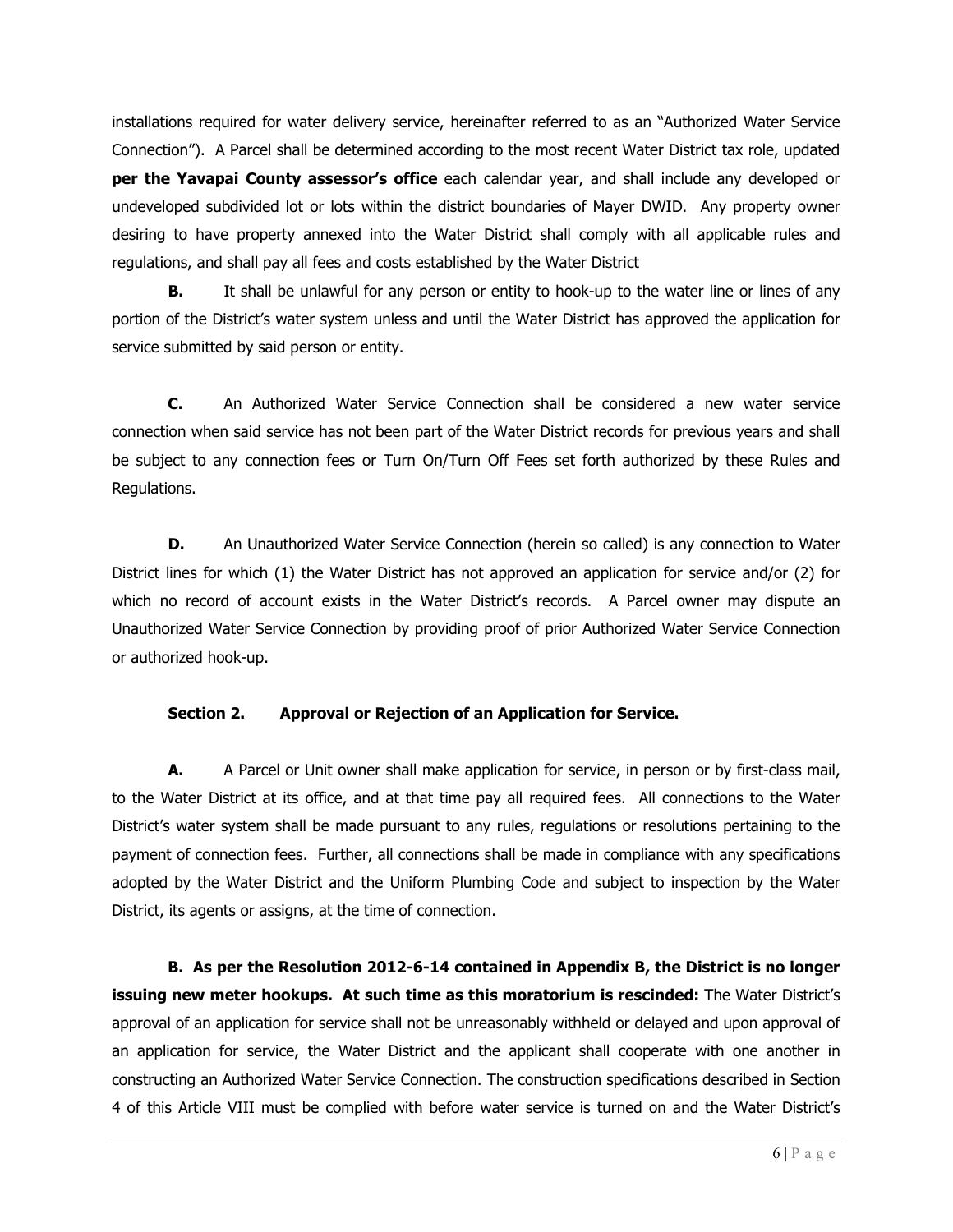authorized employees or agents shall have the right to enter the Parcel pursuant to Section 3 of this Article VIII for purposes of verifying compliance with said construction specifications. (Revised 2/27/2020)

**C.** The Water District may reject any application for service if there is a Delinguent Account or any unpaid service fees or assessments associated with the Parcel or associated with the person or entity making the application for service.

**Section 3. Access to Premises.** Duly authorized employees or agents of the Water District shall have access at all reasonable hours to the Parcel for the purpose of installing or removing the Water District's property, inspecting piping, or for any other purpose in connection with the Water District's service and facilities.

#### **Section 4. Meter Policy**

**A.** All meters and meter settings must be accessible at all times and not covered with rubbish or material of any kind. There must also be a three-foot (3') radius around the meter and meter box free of any objects or obstructions which could prevent a District Employee from accessing the meter or prevent a District Employee or an authorized agent of the District from being able to make repairs to the meter or District water lines to the meter. No one other than a District Employee or authorized agent of the District shall be permitted to repair, adjust, remove or replace any meter or any part thereof. In the event a meter is determined not to be accessible, notice will be given to the customer of record. If the meter is not accessible within ten (10) days of notice, a penalty will be assessed for each thirty (30) day period the violation remains in effect. In general, all meters must be accessible to the District. (Revised 4/22/2021)

**B.** The standard size meter installed will be a 5/8" x 3/4" meter. If a Water District customer requests a deviation from the standard size or current installed meter, a written Request form (available at the District office and on the District Website) must be submitted to the District, by the property owner, documenting the need for the larger size or smaller size meter. All written requests will be reviewed by the Manager and/or an authorized agent of the Water District, and a written response will be provided within 30 days of receipt by the District. All costs related to the application, including, but not limited to, engineering analysis, are to be borne by the applicant. The District reserves the right to approve or deny any submitted request for a meter that deviates from the standard or current size meter. (Revised 12/16/2021)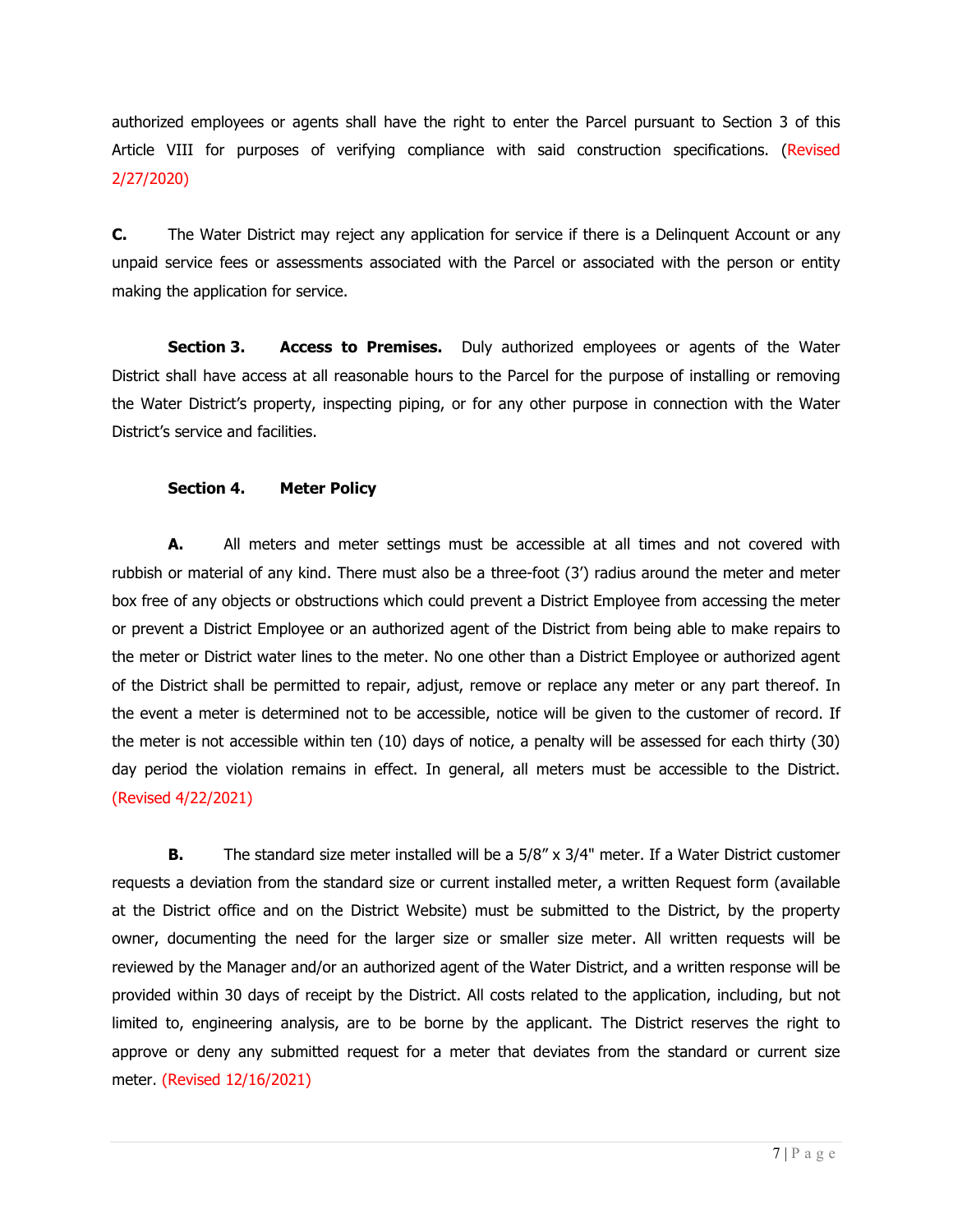#### **Section 5. Construction Specifications.**

**A.** All mains and distribution lines to be constructed by either the Water District or a Water District Customer shall comply with and conform to the Uniform Plumbing Code in effect at the time of construction. The Maricopa Association of Governments UNIFORM STANDARD DETAILS FOR PUBLIC WORKS CONSTRUCTION will also be used as a guideline for certain construction.

**B.** All Water District Customer's new or replacement Authorized Water Service Connections must be installed according to Arizona Department of Water Quality ("ADEQ") specifications. **All Water District Customers must install a control valve within six (6) to ten (10) feet of the Water District** valve at the time of **replacement, new installation or modification of an Authorized Water Service Connection. An existing Authorized Water Service Connection must be upgraded to include a control valve at such time as a replacement or modification is made to the Authorized Water Service Connection.**

**C.** Water meters shall be installed on all Parcels having Authorized Water Service Connections. Said meters will be installed on the Water District's service line at said Parcels and, when practicable, located within the public right-of-way. All water meters will be installed under supervision of the Water District and shall be owned and maintained by the Water District.

**D.** All underground electrical service in conjunction with water lines shall be installed according to the Yavapai County building codes.

**Section 6. Applications for Service and Construction Specifications for Housing Developments and/or Multi-Family Residences**. In additions to Sections 1, 2, 3, 4, 6 and 7 of this Article VIII, the following terms and conditions shall apply to housing developments and multi-family residences:

**A.** Any person or entity (a "Developer") who proposes to develop a Parcel for any purpose in a density greater than one dwelling unit per existing subdivided lot shall submit preliminary plans of the proposed improvement for review by the Board of Directors. Said plans shall include the location of the property and a schedule of the amount and kind of dwelling units, if any, and the number of water lines and their respective sizes to be constructed in the proposed development. Such proposed development is subject to all applicable State, County and local rules and regulations including but not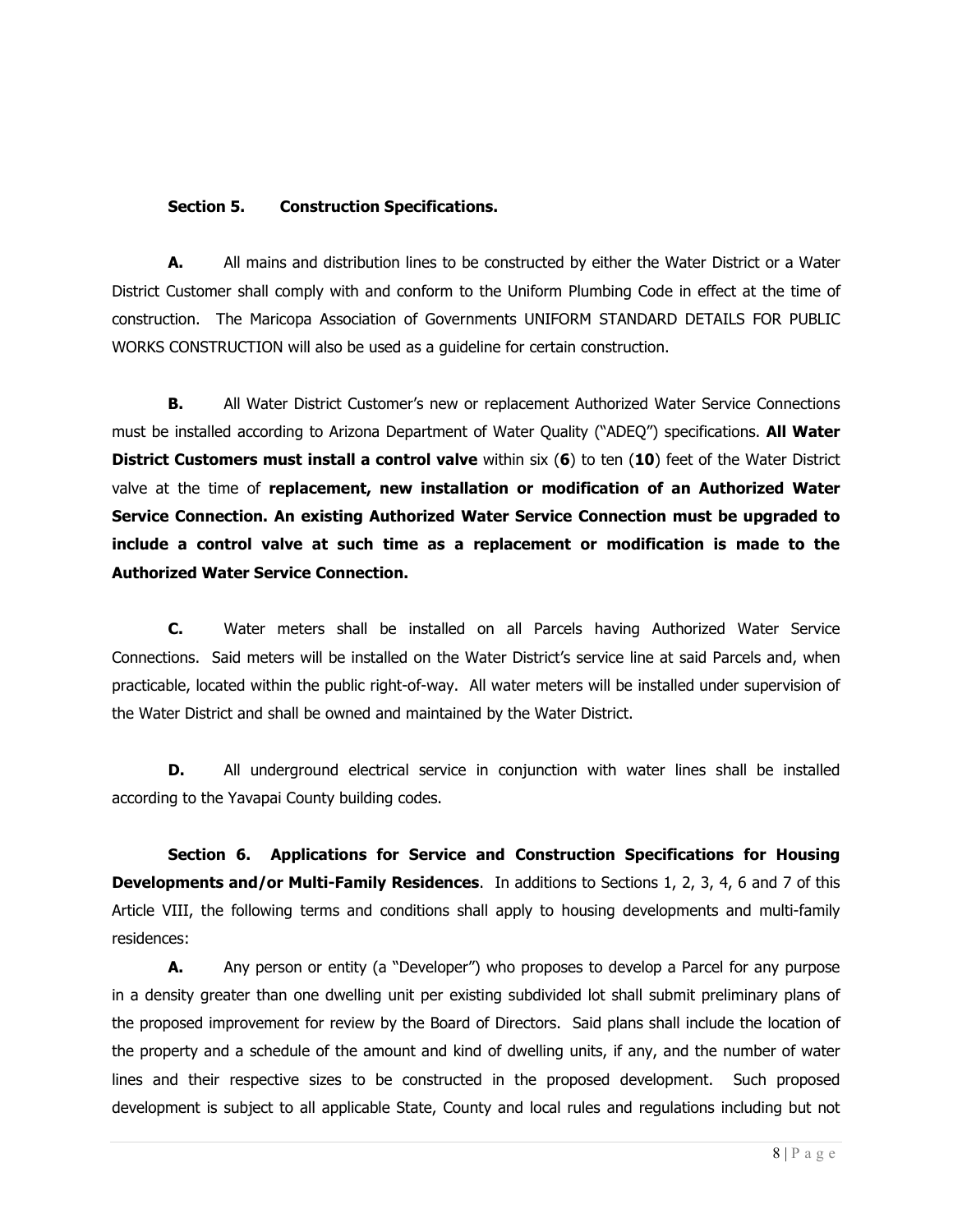limited to applicable zoning regulations. If the Board of Directors determines that the development will utilize water in the excess of the design capacity of the water lines adjacent to the proposed development or that it will require a disproportionate percentage of the remaining capacity of the water line at the point where the development will connect to these lines, the Developer shall pay the Water District the cost of additional water line capacity or, with the Water District's approval, shall construct at Developer's own cost and expense, a new water line that shall connect to the Water District's system at a point where the system has the design capacity to handle the additional demand attributable to the proposed development. Payment for any additional water lines or other equipment required to meet excess capacity shall be made by the Developer at the time when the Water District approves the Developer's application for service and issues a Special Approved Water Connection Permit. To determine whether the Developer must pay for additional line capacity, the Board of Directors may consider the following factors:

- 1. The amount of water utilized by the proposed development.
- 2. The capacity of the Water District's water lines at the point of connection.
- 3. The existence of other property which may potentially connect into the water lines and the potential water demand if that property were developed.
- 4. The most reasonable and economic method for the Water District to manage water flows with respect to the actual connections and potential connections of the other property in the vicinity of the proposed development.

B**.** Any Water District Customer or Developer desiring to increase the number of dwelling units or proposing to change the use of a Parcel which was previously granted a Special Approved Water Connection Permit or an Authorized Water Service Connection shall provide the Board of Directors with the following information:

- 1. The size and location of the parcel of property owned;
- 2. The number of equivalent dwelling units;
- 3. The proposed changes;
- 4. Preliminary and final plans for the development of the Property; and
- 5. Such other information as may be reasonably requested by the Board of Directors.

In accordance with Subsection 5.A. of this Article VIII, the Board of Directors shall calculate the cost of additional water line capacity and such other costs and expenses associated with the increase in dwelling units or change in use and the District Customer or Developer shall pay the Water District such costs and expenses as a condition of receiving a Special Approved Water Connection Permit and/or a condition for the continued use of an existing Special Approved Water Connection Permit or Authorized Water Service Connection.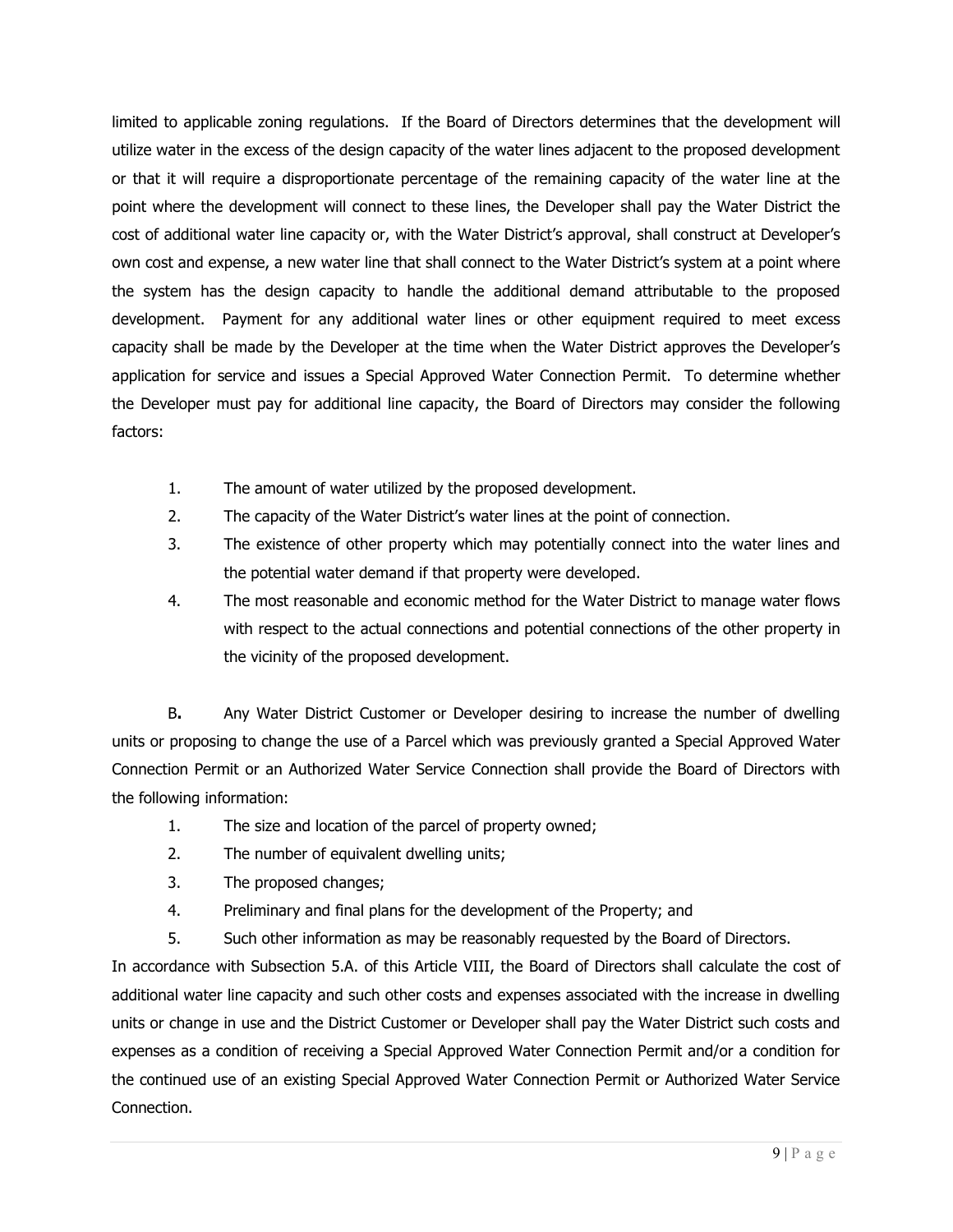**Section 7. Complaints.** Complaints must be filed at the Water District office by setting forth the complaint in an approved form **or written statement by the** District Customer (or the District Customer's authorized representative or agent). The complaint shall be answered by the Water District or its authorized representatives, including its legal counsel, as soon as possible within a maximum of sixty-five (65) days from the Water District's **receipt** of the complaint. Copies of complaints will be maintained at the Water District office.

**Section 8. Active and Inactive Use of Authorized Water Service Connections.** A Special Approved Water Connection Permit that has been approved, paid for, and constructed as provided in this Article VIII shall be considered an Authorized Water Service Connection. In accordance with Article X of these Rules and Regulations, a billing account shall be created for each Authorized Water Service Connection and it shall be the District Customer's responsibility to pay all fees and expenses billed by the Water District for water service. A water service connection shall remain an Authorized Water Service Connection in the event that water service has been turned off due to repair, the non-use or other situations described in Article X of these Rules and Regulations.

## **ARTICLE VIII**

# **THE WATER DISTRICT'S RESPONSIBILITIES AND LIABILITIES; WATER DISTRICT CUSTOMERS' RESPONSIBILITIES AND LIABILITIES**

#### **Section 1. Water District Responsibilities and Liabilities.**

**A.** The Water District does not assume the responsibility of inspecting a Water District Customer's piping or apparatus and will not be responsible for any problem or damage due to improper installation or maintenance of piping or apparatus.

**B.** The Water District reserves the right to refuse service unless the Water District Customer's lines or piping are installed in such a manner as to prevent cross connections or backflow as more particularly set forth in the BACKFLOW PREVENTION AND CROSS-CONNECTION CONTROL PROGRAM described in Article XIV of these Rules and Regulations.

**C.** The Water District will attempt to notify the Water District Customer of any anticipated interruption of service if time permits, with the exception being emergency repairs.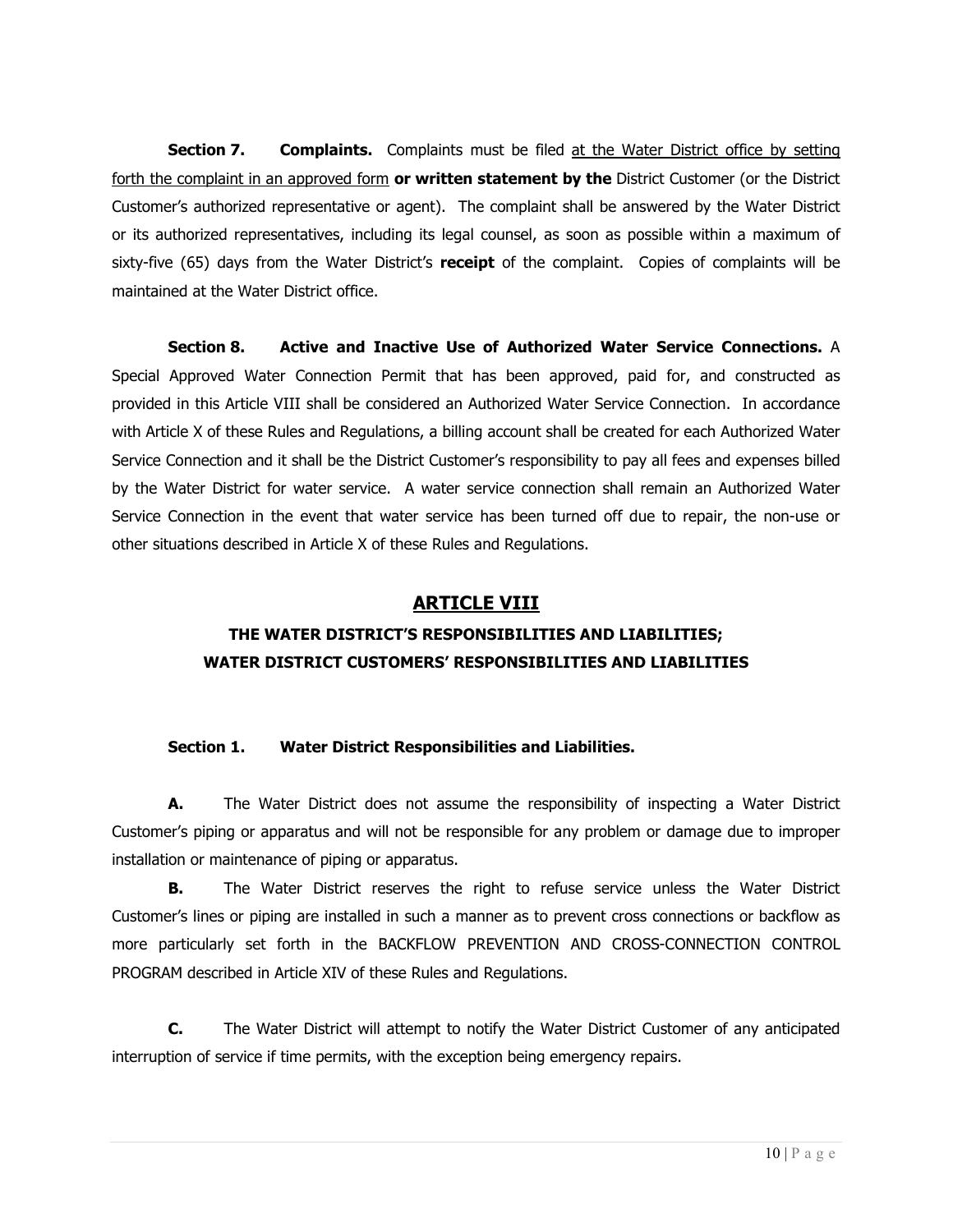**D.** The Water District shall not be responsible for the negligence or intentional acts of third persons or forces beyond the control of the Water District resulting in any interruption of service. The Water District shall not be liable for any failure to perform its obligations where such failure is as a result of Acts of Nature (including fire, flood, earthquake, storm, hurricane or other natural disaster), war, invasion, act of foreign enemies, hostilities (whether war is declared or not), civil war, rebellion, revolution, insurrection, military or usurped power or confiscation, terrorist activities, nationalization, government sanction, blockage, embargo, labor dispute, strike, lockout or interruption or failure of electricity or any other act beyond its control.

### **Section 2. Water District Customers' Responsibilities and Liabilities.**

**A.** Piping on the Water District Customer's Parcel must be so arranged that the connections are conveniently located with respect to the Water District's lines or main and shall comply with (1) the construction specifications set forth in Article VIII of these Rules and Regulations and (2) BACKFLOW PREVENTION AND CROSS-CONNECTION CONTROL PROGRAM described in Article XIV of these Rules and Regulations.

**B.** If the Water District Customer's piping is so arranged that the Water District be called upon to provide extra services, each additional service to the Water District Customer's property will be considered as a separate and individual account.

**C.** The Water District Customer's piping and apparatus shall be installed and maintained by the Water District Customer, at the Water District Customer's sole cost and expense, in a safe and efficient manner and in accordance with these Rules and Regulations and in full compliance with the regulations of the State Department of Health and the Uniform Plumbing Code.

**D.** The Water District Customer shall safeguard the Water District's property placed on the Water District Customer's Parcel or Unit and premises and shall permit access to it by the authorized representatives of the Water District.

**E.** In the event that any loss or damage to the property of the Water District or any accident or injury to persons or property is caused by or results from the negligence or wrongful act of the Water District Customer, its agents, employees, guests, tenants, or other representatives, the cost of necessary repairs or replacements shall be paid by the Water District Customer to the Water District and any liability otherwise resulting shall be assumed by the Water District Customer.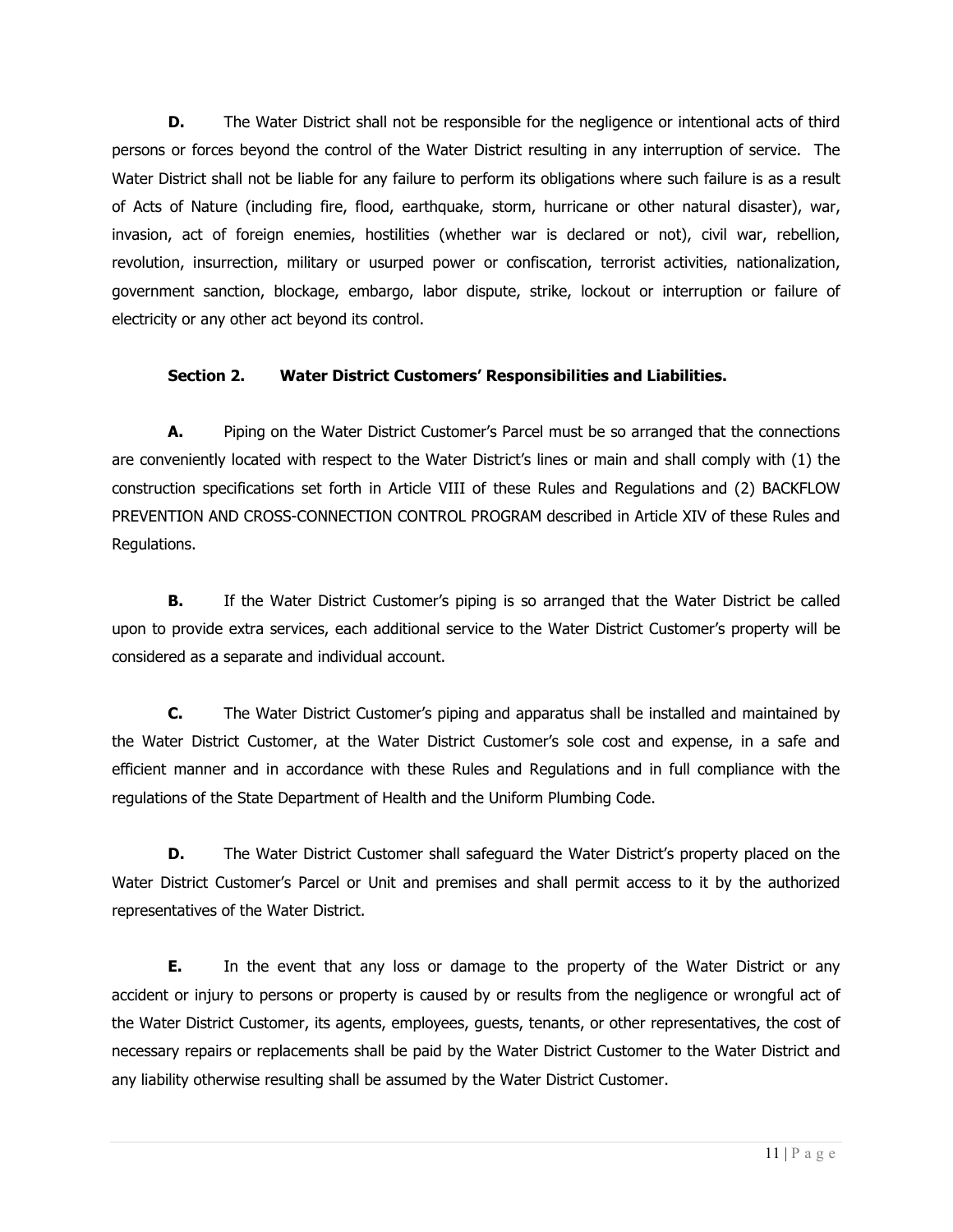**F.** Water purchased by the Water District Customer shall be used only on the customer's premises/property/parcel by members of its household, guest, tenants and employees and shall not be resold, given or diverted to **any other** premises/property/parcel. Disregard of this policy shall be sufficient cause for additional fees (3 times the rate), refusal of water service or termination of water service. (Revised 2/27/2020)

**G.** During a Critical Water Condition, as determined by the District or District Manager or other appropriate governmental authority, the Water District Customer shall use water only for those purposes specified for the water restriction levels set forth in Appendix A which is attached hereto and made a part of these Rules and Regulations. **A Critical Water Condition shall include, but not be limited to, water supply conditions affected by drought, high fire threat and demand greater than the Water District's water production capability.** As per Resolution 2012-6-14/2, the Water District shall have the authority to determine the appropriate water restriction level as set forth in Appendix A. In the event of a Critical Water Condition, the Water District shall provide reasonable notice of said Critical Water Condition by posting signs in conspicuous places such as the Post Office and the District Office. It is the responsibility of all Water District Customers to be aware of local water conditions and to make reasonable inquiries regarding water restrictions. Disregard for this rule by the Water District Customer, its guests, tenants, employees or other authorized parties shall be sufficient cause for the Water District's refusal or discontinuance of service to the Parcel. (Revised 2/27/2020)

**H.** The Water District may discontinue its service without notice for the following additional reasons:

- 1. To prevent fraud or abuse.
- 2. The willful disregard of or refusal to comply with these Rules and Regulations (or such rules as may be adopted by the Board of Directors) by the Water District Customer, its guests, tenants, employees or other authorized parties.
- 3. Emergency repairs.
- 4. Insufficient water due to circumstances beyond the Water District's control.
- 5. Legal processes.
- 6. Direction of public authorities.
- 7. Strike, riot, fire, floods, accident or any unavoidable cause.
- 8. Unauthorized turn-ons.
- 9. The Water District may suspend the service of, or refuse service to, any Water District Customer, its guests, tenants, employees or other authorized parties, who tamper with the property of the Water District.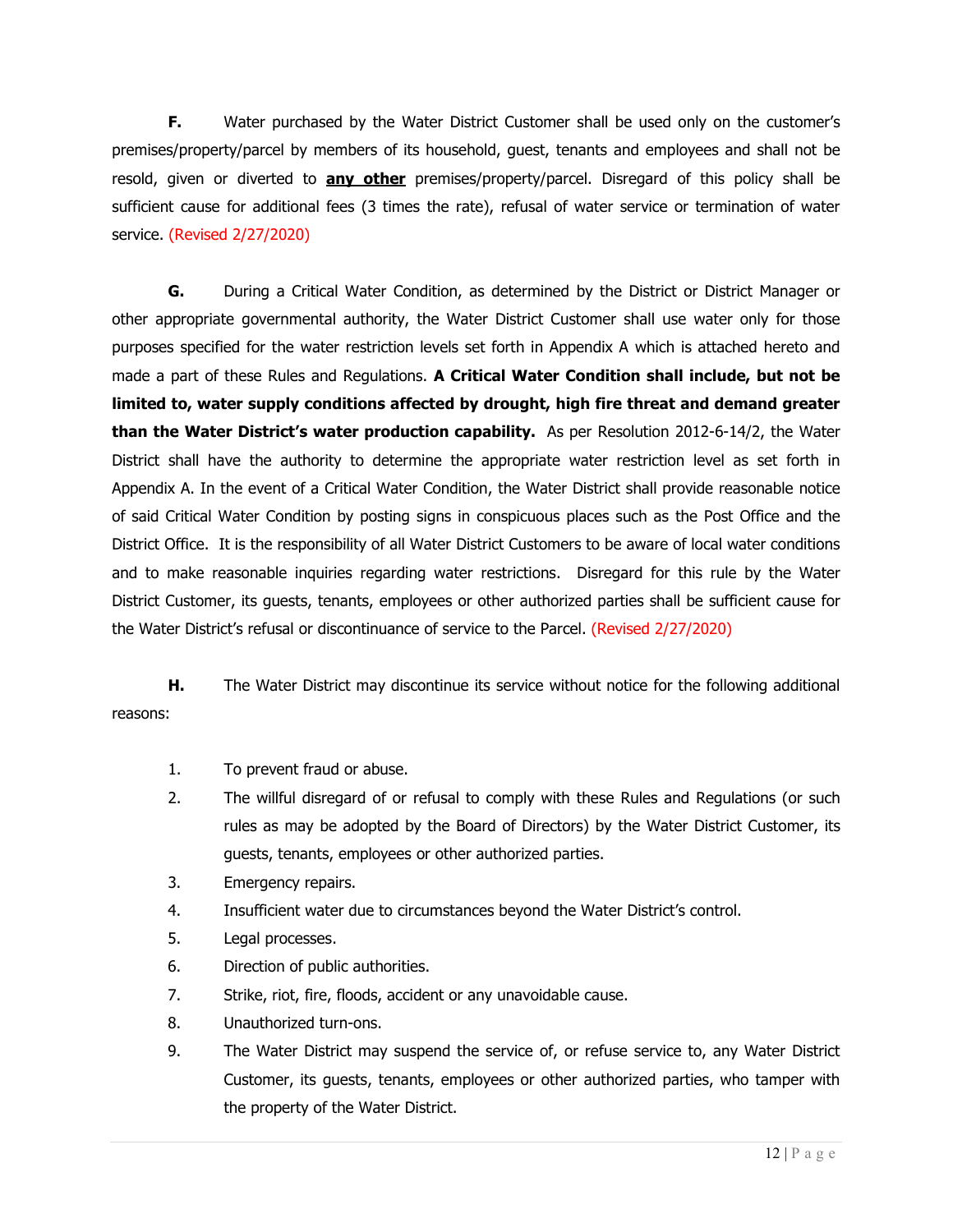**I.** Any water leaks should be reported by the Water District Member, its guests, tenants, employees or other authorized agents, to the Water District immediately.

# **ARTICLE IX**

# **FEES AND CHARGES; ACCOUNTING AND REPORTING**

#### **Section 1. Water Rates.**

**A.** All rates, charges and fees shall be provided in the Rate Schedule (herein so called) established by the Water District. The most current version of the Rate Schedule shall be available at the Water District office for inspection by the Water District Customers. Rates, charges and fees shall include, but not be limited to, the following:

- **1. Stand-By Fee –** A Stand-by Fee will be charged on those accounts where the water is turned off for non-payment or at the request of the Water District Customer for reasons other than repair. This fee will apply to all account requests or turn-offs made after July 7, 1998, and will be in addition to all other applicable fees. In the event that the Water District Customer requests turn-on within the 12 calendar months following turn-off, the full water fee will be due, as well as all applicable fees.
- **2. Turn**-**On/Turn-Off Fee –**Turn-On/Turn-off fees apply to requests made in writing by the Water District Customer currently using water, to turn-on or turnoff the District valve for non-emergency reasons. The Turn-On/Turn-Off fees will also be charged when an account is turned-off for non-payment.
- **3. Late Fee –** Outstanding balances on all Delinquent Accounts shall be charged interest at the rate prescribed in ARS § 48-910(G). This late fee shall be in addition to all other applicable fees.

**B.** Rate Increases. The Board of Directors shall have the authority to adjust the Rate Schedule. Public notice of a proposed rate increase shall be given as provided in A.R.S. §48-910 and amendments thereto.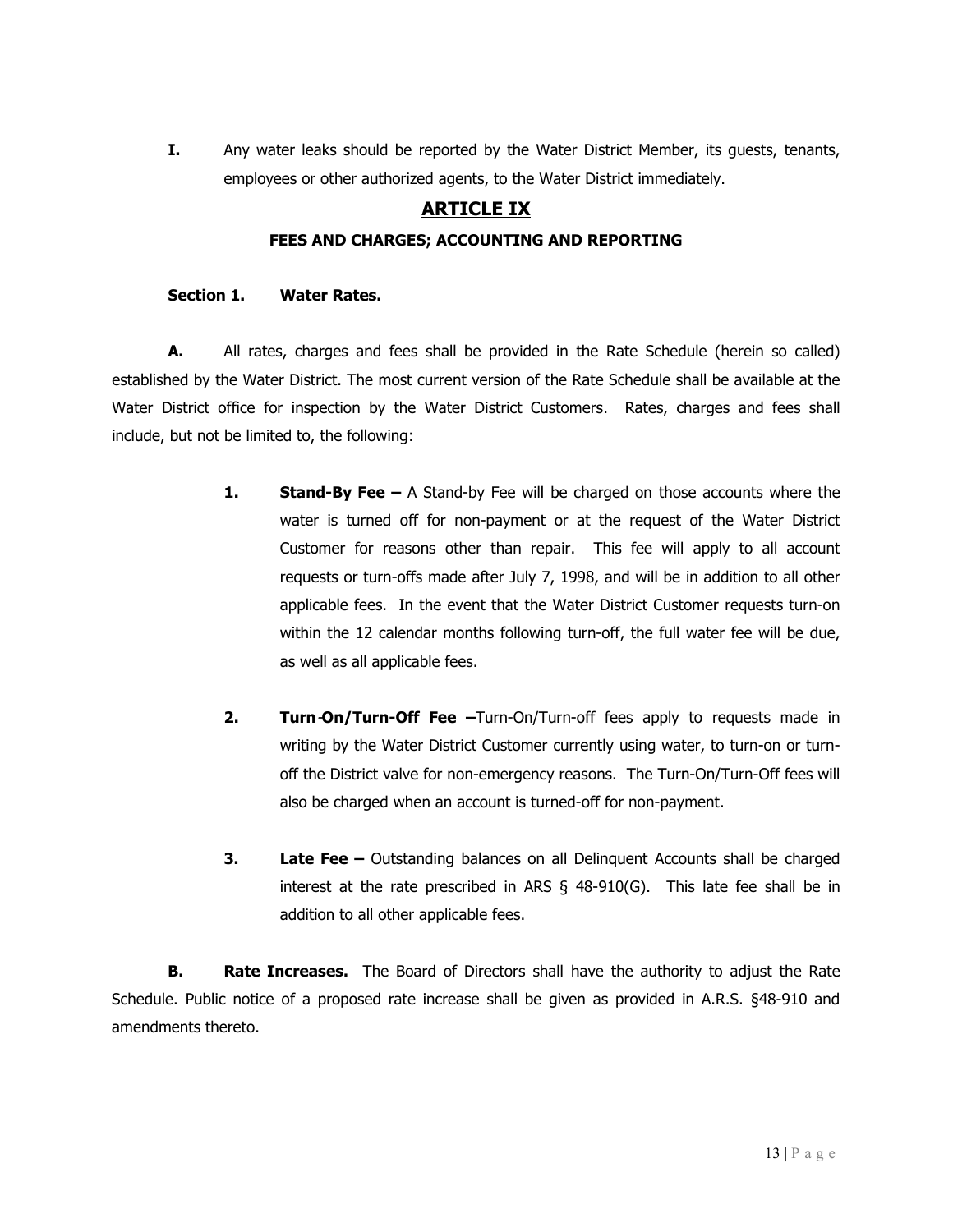**C.** The Board of Directors shall have the authority to establish special water rates for all Yavapai County government entities (i.e. Fire Department) who wish to use the Water District's water.

**D.** The Water District may sell water, if there is an adequate supply in storage, to commercial contractors, the Forest Service, or any other person or entity who desires to buy surplus water from the Water District at such rates or purchase prices determined by the Board of Directors.

**Section 2. Accounts.** For purposes of its accounting and reporting requirements, the Water District shall establish the following types of billing accounts:

- 1. **Active Account –** Any account the Water District has of record of that is currently paid up to date.
- 2. **In-Active Account –** Any account that is delinquent for more than 90 days, has not had service for 150 days, or has not been a part of our records.
- 3. **Delinquent Accounts –** Delinquent amounts with an outstanding balance of \$500.00 or more and meeting the criteria set forth in A.R.S. 48-910 may, at the discretion of the Manager or the Board, be subject to legal action, including but not limited to the recording of a notice of lien against the property. The lien amount may include attorney's fees and costs incurred by the District in preparing and recording the notice of lien.

#### **Section 3. Billing and Collecting.**

**A.** Bills will be rendered **monthly** and mailed to each Water District Customer's designated billing address. The Water District may, at the Board of Directors' instructions and discretion, vary the dates or lengths of the billing period.

**B.** Payments for water use will be computed in accordance with the Water District's authorized Rate Schedule.

**C.** Charge for service commences when the Authorized Water Service Connection is made, whether water is used or not.

**D.** A Water District property owner/customer wanting a guest, tenant, employee or other authorized party occupying said property to pay the Mayer DWID water utility bill, will need to fill out a Landlord Automatic Transfer Service Agreement form that is to be kept on file at the District office. Any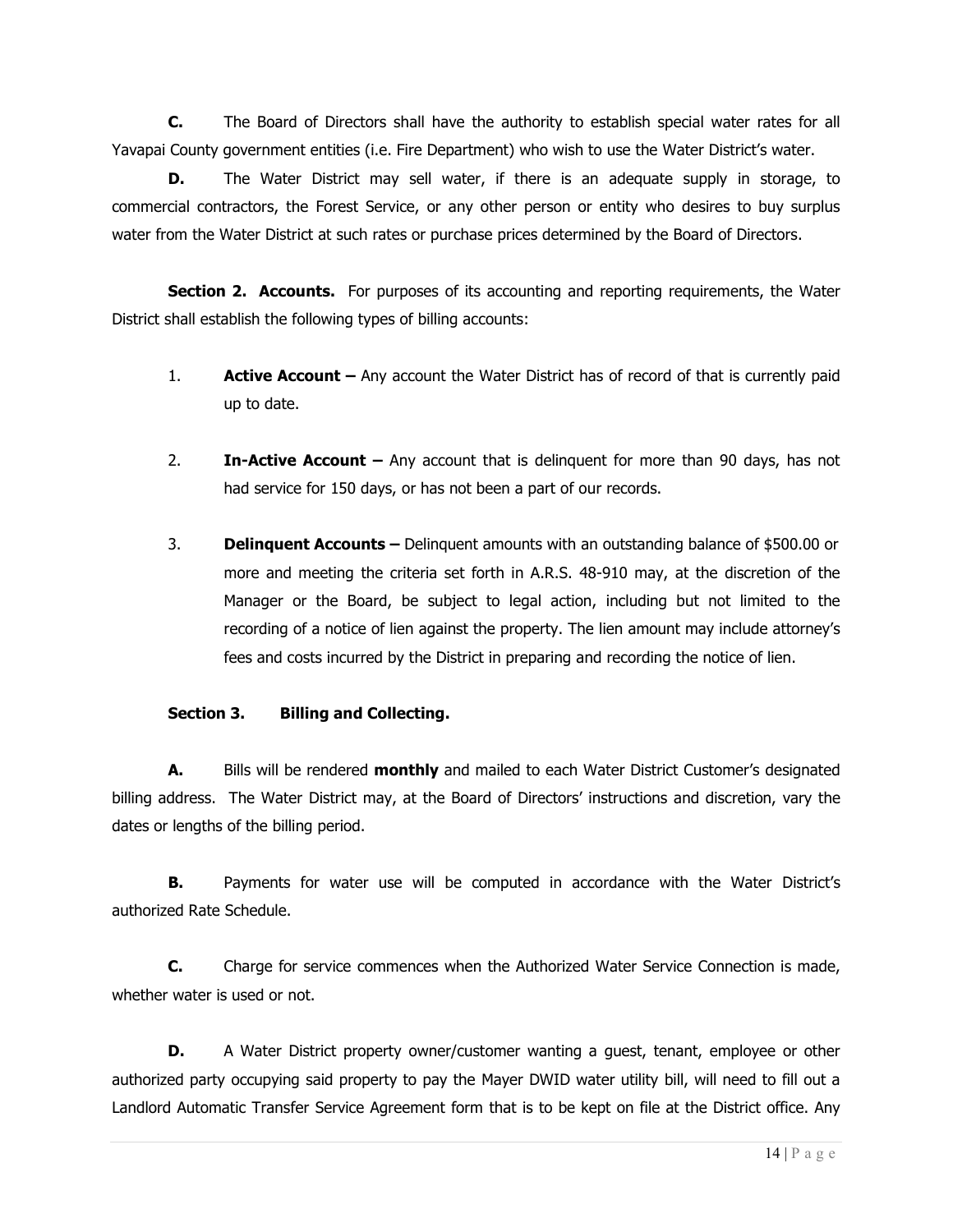owner/customer's tenant who is responsible for paying the Mayer DWID water utility bill while in an agreement or rental contract for said property will be required to fill out a New Account Application and pay all applicable fees to transfer the account billing into their name. An owner/customer is liable for any delinquent water bill left by a guest, tenant, employee or other authorized party occupying said property. The property owner/customer will be required to pay the delinquent amount and any fees that apply. New tenants or new owners will not be allowed to start service at the property until any previous balance on the account is paid to the District. The owner will not be required to pay any additional fees or deposits at the time an account is transferred back into their name. The owner/customer will be billed and be responsible for the minimum monthly service fee plus tax at such time the property is not being occupied. (Revised 2/27/2020)

**E.** Bills, including all applicable fees and state sales tax are due by the  $10<sup>th</sup>$  of each month. Bills will be considered delinquent one (**1**) calendar day after due date. After the delinquent date, the Water District may, upon **twenty-eight** (**28**) calendar days **after the billing date**, shut off service to the Water District Customer whose bill is delinquent. Water will be restored when balance is paid in full plus the turn on fee. (Revised 6/25/2020)

**F.** Failure to receive bills or notices shall not prevent such bills from becoming delinguent nor relieve the Water District Member of its obligation to pay the bill or to comply with the terms and provisions of a notice.

G**.** If the Water District Customer believes a bill to be in error, it shall present its claim in writing to the Water District before the bill becomes delinquent. Payment for a **bill is due by the 10th of the month, even if the bill is in dispute.**

**H.** If the Water District Customer believes a meter is not working properly, they have the right to request the meter be tested by a 3rd party entity by submitting a written request to the District office. The meter will be pulled, and another meter put in its place, the old meter **may** not be put back in its place regardless of the test results. The meter will be sent to a 3rd party meter testing facility. When the results are returned to the District, the District will send a copy of the report to the customer. If the meter passes, the customer will be required to pay the District's Board approved testing fee, the fee will be added to their account. If the meter fails in the customers favor, meaning it is under registering water usage, the customer is required to pay the District's Board approved testing fee, the fee will be added to their account. If the meter fails in the Districts favor, meaning it is over registering water usage, the customer will not be required to pay the District's Board approved testing fee and the District will adjust the customers water usage for the current month in question only. (Revised 4/22/2021)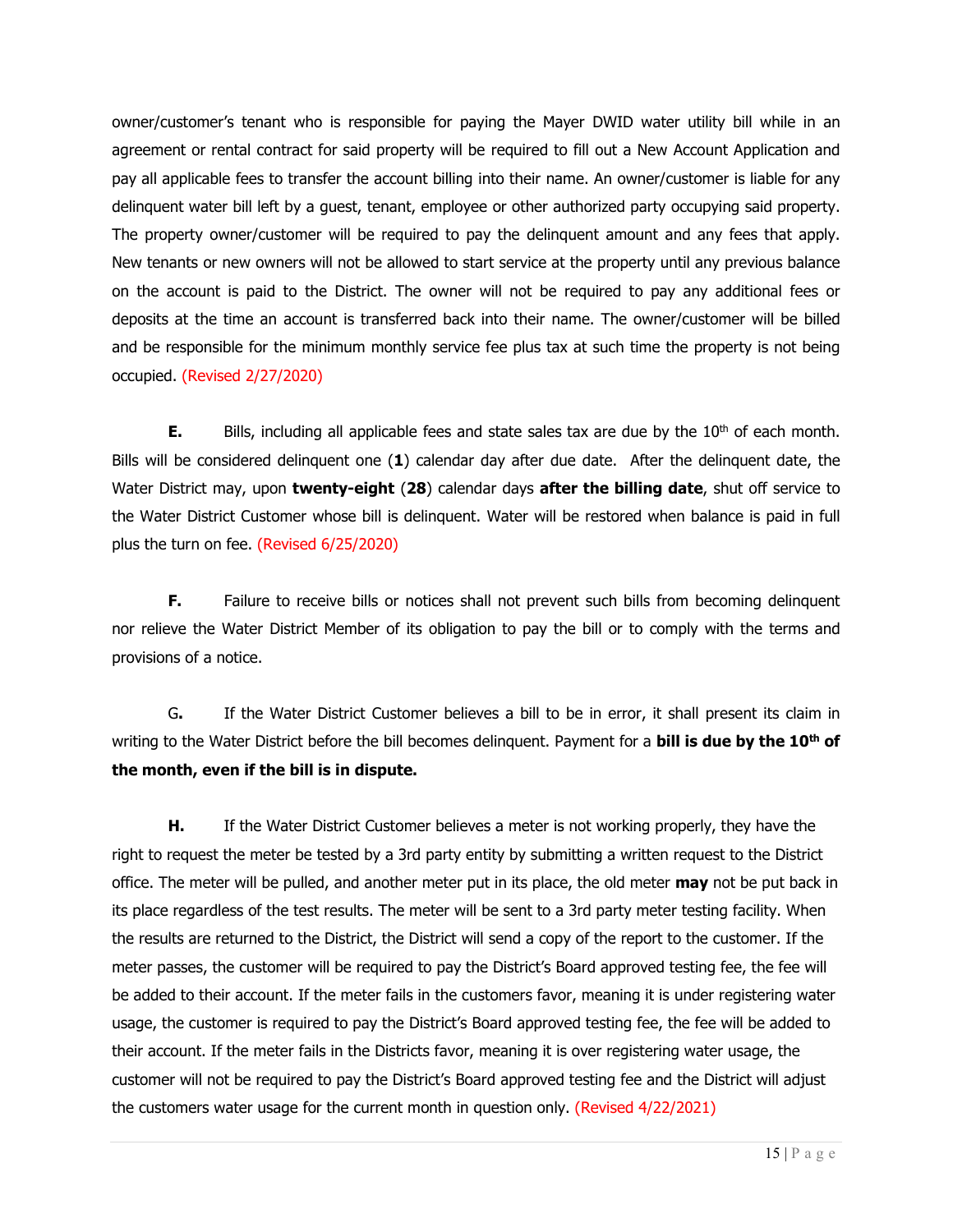**I**. The Water District may pass along to the Water District Customer any fees or charges assessed to the Water District by any Federal, state or county entity.

# **ARTICLE X EASEMENTS**

All property owners or Water District Customers requesting to connect improvements on their Parcels to the Water District's water system or any Developer of more than one lot seeking a connection of a subdivision or other non-residential improvement to the water system shall grant to the Water District all easements required by the Water District to provide water service to, across or on the Parcel or property for which the connection is being sought. Any party not granting the required easement shall not be granted a connection by the Water District.

# **ARTICLE XI GENERAL PROVISIONS**

**Section 1.** Variation from the terms and conditions of these Rules and Regulations shall be permitted only upon the verified application of an affected party to the Board of Directors of the Water District, setting forth the circumstances whereby the public interest requires such variation. The Water District may require an application for such variation to be presented in public hearing.

**Section 2.** If any section, paragraph, subdivision, sentence, clause or phrase of these Rules and Regulations shall for any reason be held illegal or unenforceable, such decision shall not affect the validity of the remaining portions of these Rules and Regulations.

**Section 3.** The statutes of the State of Arizona shall in all respects be considered superior to these Rules and Regulations, with any inconsistency resolved in favor of such statutes and with these Rules and Regulations to be deemed automatically amended to eliminate any inconsistency, which may exist.

# **ARTICLE XII**

## **MISCELLANEOUS TERMS AND CONDITIONS**

**Section 1. Recording of Rules and Regulations.** Rules and Regulations adopted by the Board and any subsequent amendments shall be recorded with the Yavapai County Recorder.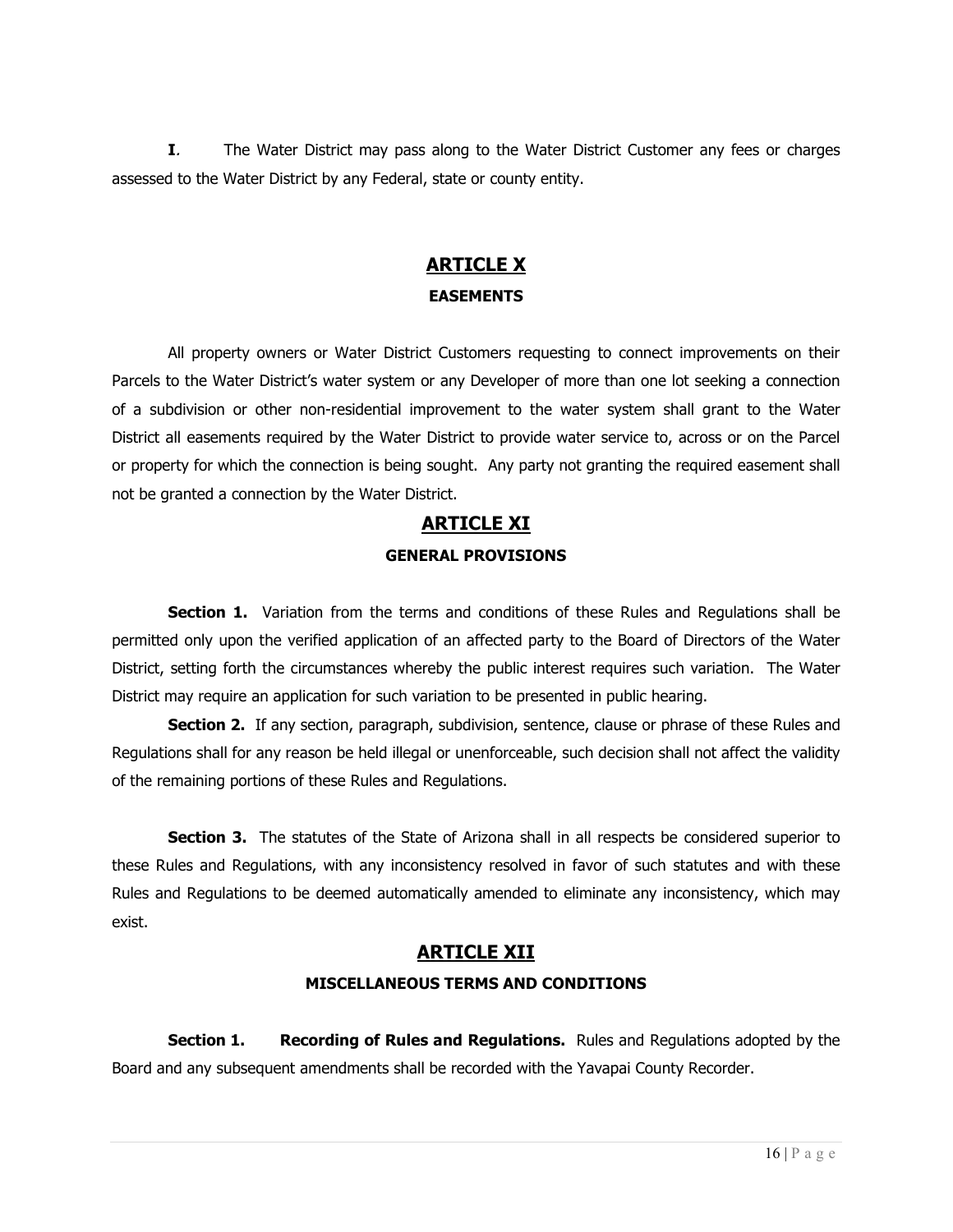**Section 2. Enforcement of Rules and Regulations**. The District hereby authorizes its Attorney, Agents and Employees to take all steps as are necessary to enforce the Rules and Regulations.

**Section 3. Items Not Covered by Rules and Regulations**. Any incident that arises that is not covered by these Rules and Regulations will be researched and acted upon by the Water District and its Board of Directors within 90 days.

# **ARTICLE XIII**

## **BACKFLOW PREVENTION AND CROSS-CONNECTION CONTROL PROGRAM**

**Section 1. Policy Statement.** The following operating policies were adopted as of the day of \_\_\_\_\_\_\_\_\_\_\_\_\_\_\_\_\_, 200\_\_\_ pursuant to Arizona Administrative Code (AAC) Title 18, Chapter 4, Article 2, Section 215, hereinafter called R18-4-215.

**Section 2. Purpose.** The purpose of these operating policies is as follows:

**A.** To protect the public potable water supply of the Water District from the possibility of contamination or pollution by preventing the backflow of contaminants and pollutants into the public potable water supply system;

**B.** To promote the elimination or control of existing cross-connections, actual or potential, with a customer's internal potable water system, plumbing fixtures and industrial piping systems; and

**C.** To provide for a continuing program of cross-connection control which will prevent the contamination or pollution of the public potable water supply system.

**Section 3. Responsibility of the Water District.** The Water District shall be responsible for the protection of the public potable water distribution systems from contamination or pollution due to the backflow of contaminants or pollutants through the water service connection. If in the judgement of the Water District, an action on the part of a Water District Customer is required for the safety of the water system, the Water District shall give notice in writing to said Water District Customer to perform said action. Failure, refusal or inability on the part of the Water District Customer to perform such required action in the time frame specified shall constitute grounds for discontinuing water service to the Parcel until such requirements have been satisfactorily met.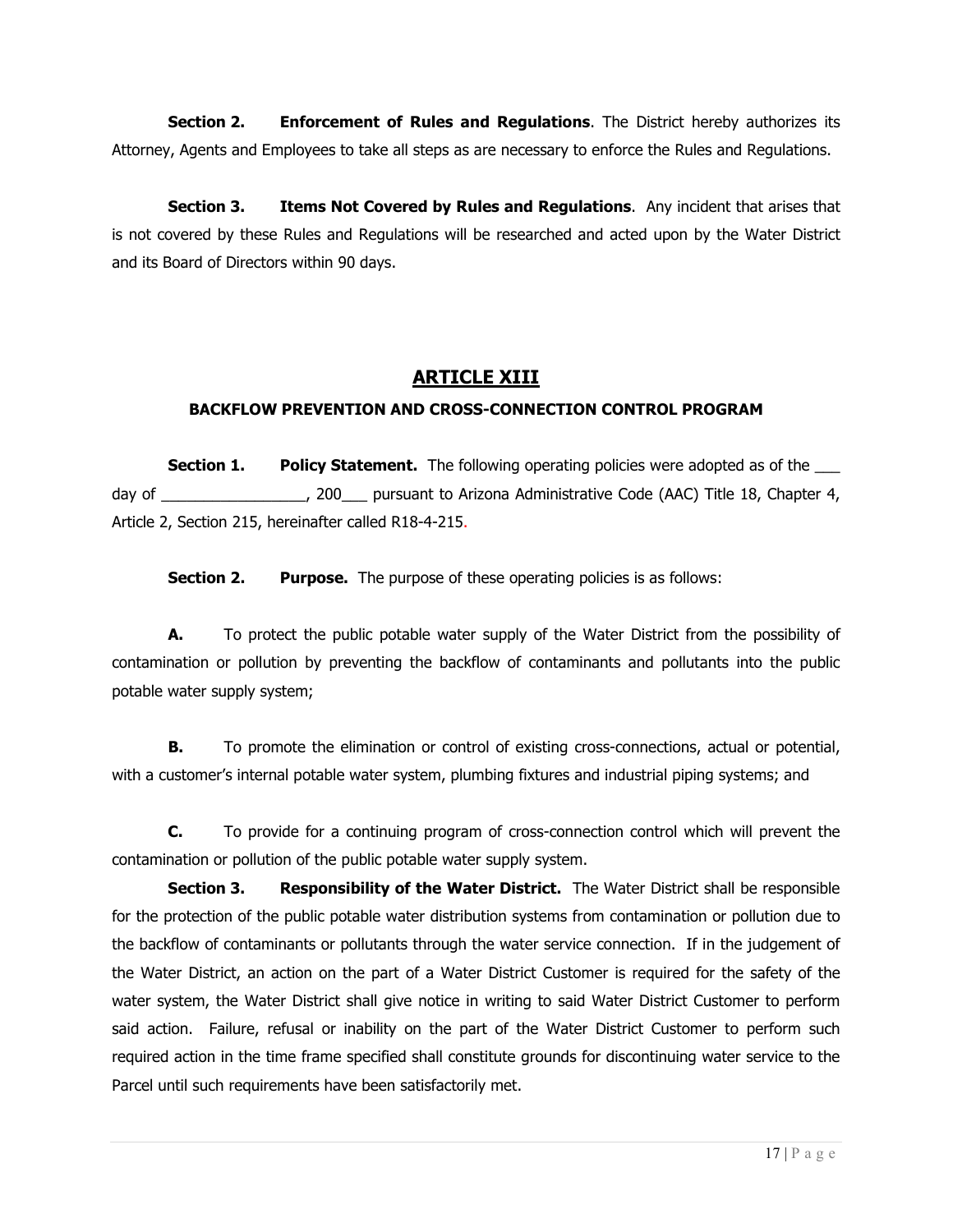**Section 4. Responsibility of the Water District Customer.** It is unlawful for any person, firm or corporation at any time to make or maintain or cause to be made or maintained, temporarily or permanently, for any period of time whatsoever, any cross-connection between plumbing pipes or water fixtures being serviced with water by the Water District and any other source of water supply or to maintain any sanitary fixture or other appurtenances or fixtures which, by reason of their construction may cause or allow backflow of water or other substances into the water supply system and/or the service of water pipes or fixtures of any consumer of the Water District.

**Section 5. Compliance of the Water District Customer as a Condition of Service.** All Water District Customers must be in compliance with the Water District's backflow prevention regulations as a condition of service. Some of the actions that Water District Customers may be required to do, as a condition of service, may include, but are not limited to: the installation of approved backflow assembly(ies); the yearly testing and maintenance of such assembly(ies); the making of plumbing modifications, so as to eliminate actual or potential backflow possibilities; and/or the participation of some or all Water District Customers in a Joint Responsibility Program. Failure, refusal or inability on the part of the Water District Customer to perform such required actions in the time frame specified shall constitute grounds for discontinuing water service to the premises until such requirements have been satisfactorily met.

#### **Section 6. Program Administrative Rules and Procedures.**

**A.** The Water District will adopt rules and follow procedures so as to be in compliance with ADEQ requirements, and will make such changes in program rules and procedures from time to time so as to stay in compliance with revised ADEQ requirements.

**B.** The Standard Operating Procedures for the administration of the Water District's Backflow Prevention Device Inspections, Inc. Backflow Prevention and Cross-Connection Control Program Report dated August 15, 1994, or as outlined or revised by future additions or deletions to this document.

**Section 7. Program Guideline Sources.** The University of Southern California Foundation for Cross-Connection Control and Hydraulic Research (USC FCCHR) 9<sup>th</sup> Edition Manual, and definitions, recommendations and guidelines contained therein, are adopted by the Water District and its Board of Directors as the source of all policy statement program definitions, recommendations and guidelines except where superseded by direct ADEQ regulation or guideline policy statement. The Water District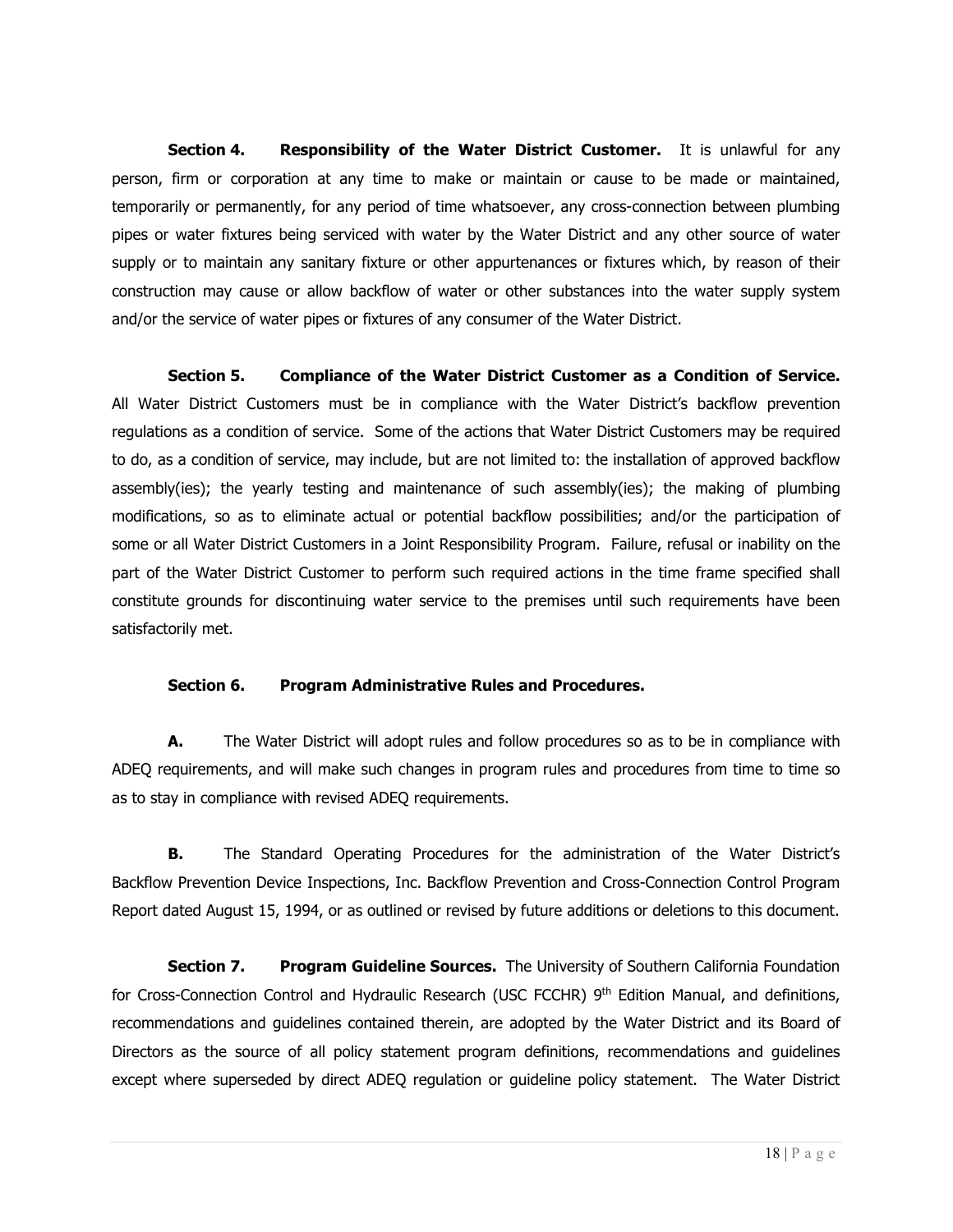may replace this 9<sup>th</sup> Edition Manual used for the above purposes, with later editions of this work, as they are published, provided this is not contrary to ADEQ regulation or guidance policy statement.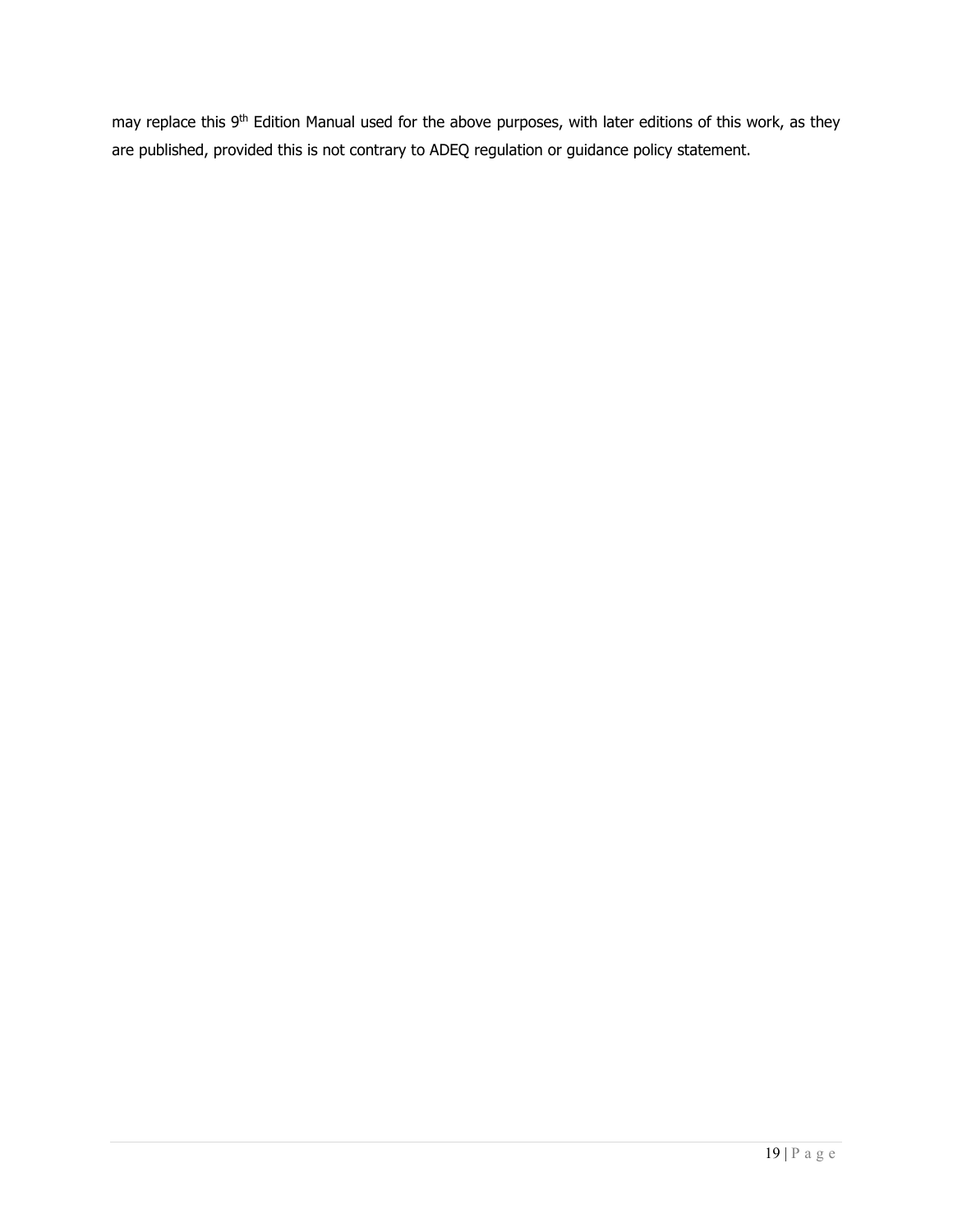# **CERTIFICATION**

We hereby certify that the foregoing Rules and Regulations were adopted by the Board of Directors, of the Mayer Domestic Water Improvement District, at a Regular Meeting on the 28th day of September, 2017

 $\overline{\phantom{a}}$  , and the contract of the contract of the contract of the contract of the contract of the contract of the contract of the contract of the contract of the contract of the contract of the contract of the contrac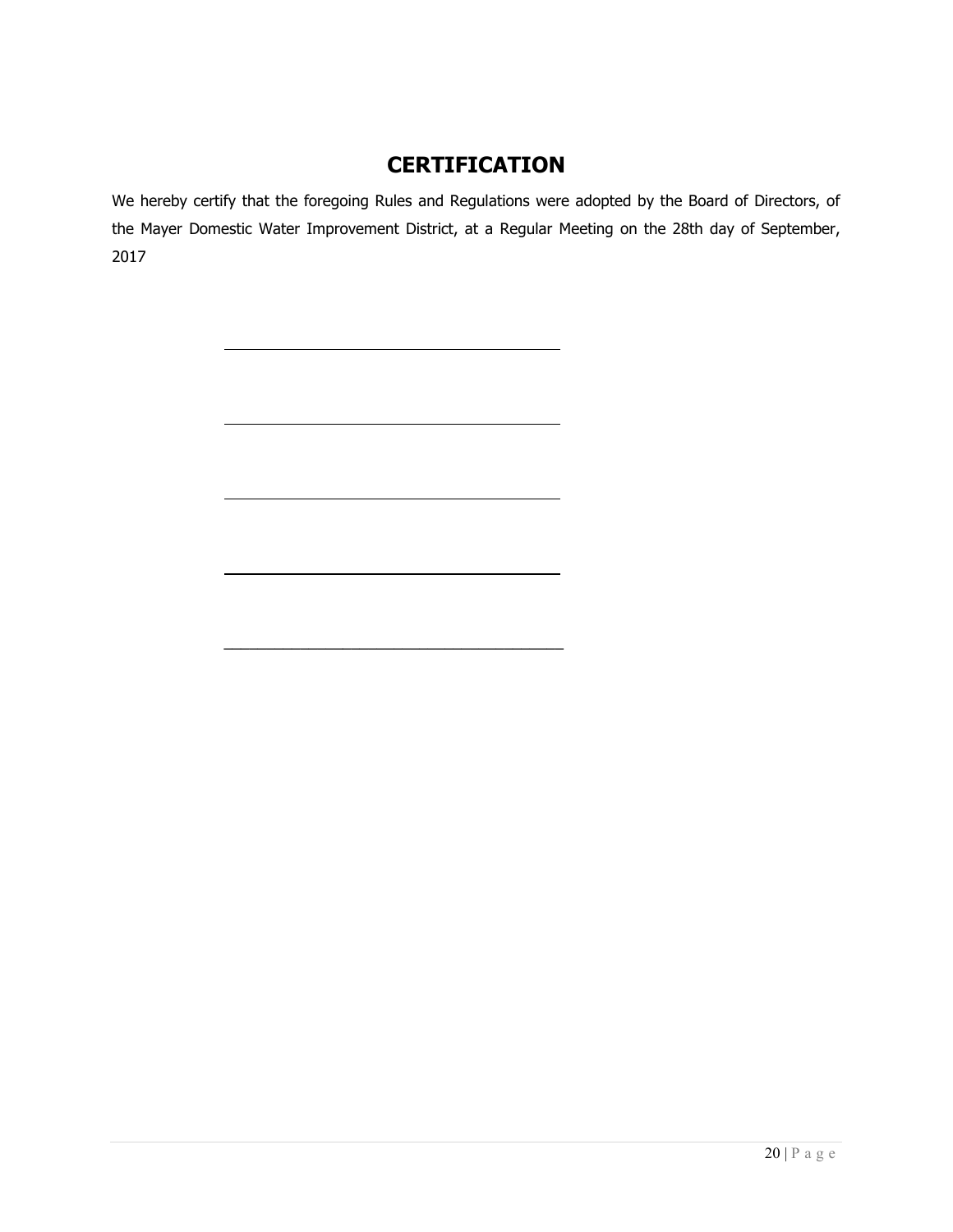# **APPENDIX A**

# **Critical Water Conditions and Restriction Levels**

#### **Water Restriction Levels**

#### 1. Normal Usage

Normal water usage is permitted; however, reasonable and prudent conservation should be exercised.

#### 2. No Outside Watering from 6:00AM to 6:00PM

A condition exists that requires temporary suspension of outside watering from 6:00 AM to 6:00PM to ensure that all residents and the Fire Department have sufficient water for normal use.

#### 3. No Outside watering

All outside watering must be stopped during a specified time or until further notice. A more extreme condition exists that requires the elimination of outside watering for one or more days.

#### 4. Emergency Conditions

All water delivery must be stopped. A condition exists that requires either all water production to be used for fire control, the water cannot be consumed due to contamination or all water producing capacity is out of order.

#### **"No Outside Watering" Conditions**

State Administrative Code R18-4-502 requires that water pressure of at least 20 pounds per square inch (psi) at ground level be maintained at all points in the system under all conditions.

The most common reasons for eliminating outside watering are the drought conditions that increase outside watering; pumping and distribution equipment failure, or increased threat of fire.

Signs will be posted in obvious places stating the watering status. It is the responsibility of all residents to be aware of the "No Outside Watering" Conditions. For example, if it is dry and a holiday weekend, all residents should check the watering status before turning on the outside water.